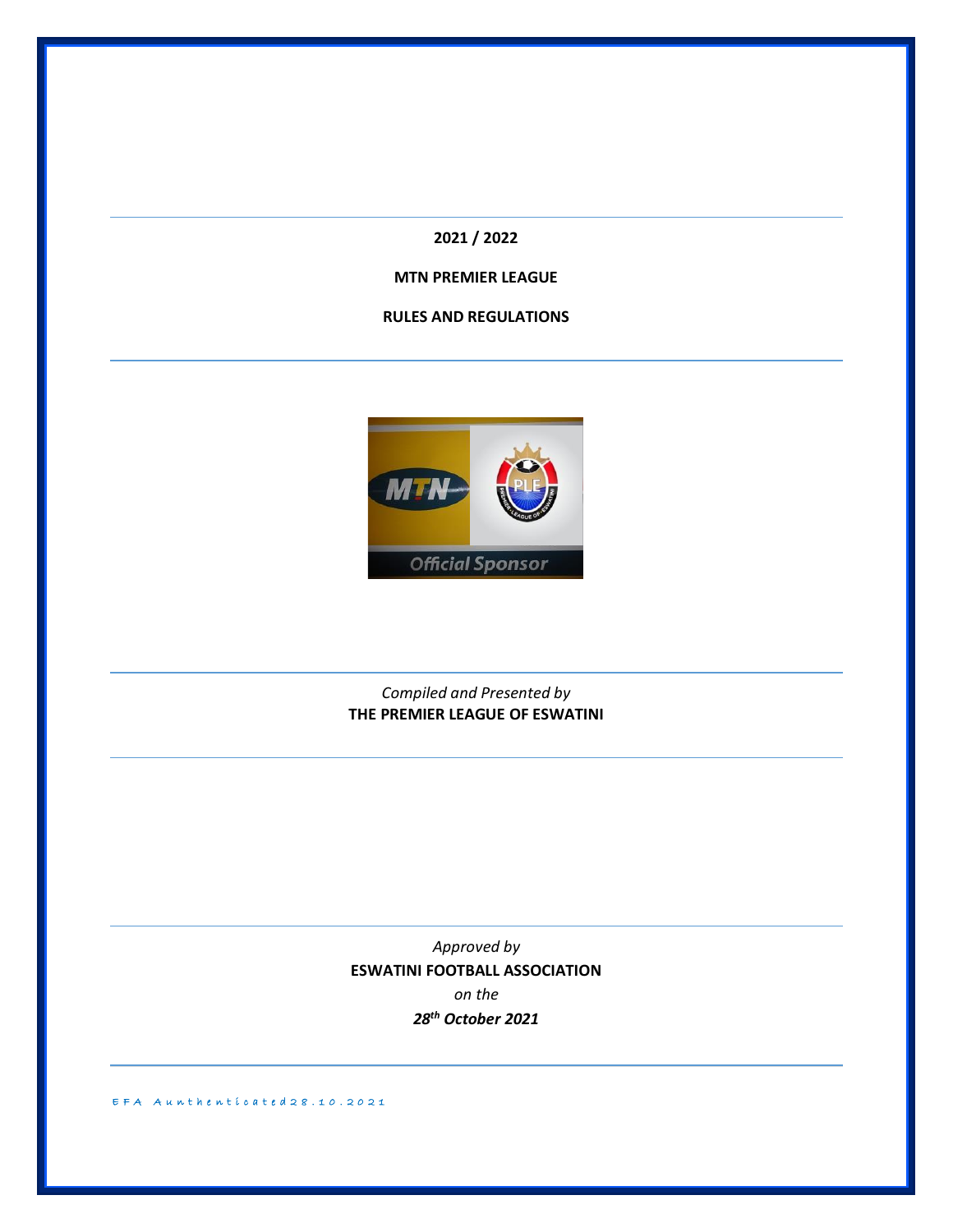# **Table of Contents**

| Article 1:  | DEFINITIONS AND ABBREVIATIONS OF TERMS USED IN THIS DOCUMENT 3                    |
|-------------|-----------------------------------------------------------------------------------|
| Article 2:  |                                                                                   |
| Article 3:  |                                                                                   |
| Article 4:  |                                                                                   |
| Article 5:  |                                                                                   |
| Article 6:  |                                                                                   |
| Article 7:  |                                                                                   |
| Article 8:  |                                                                                   |
| Article 9:  |                                                                                   |
| Article 10: |                                                                                   |
| Article 11: | LEAGUE POSITIONS, RELEGATION AND PROMOTION OF CLUBS  Error! Bookmark not defined. |
| Article 12: |                                                                                   |
| Article 13: |                                                                                   |
|             |                                                                                   |
| Article 14: |                                                                                   |
| Article 15: |                                                                                   |
| Article 16: |                                                                                   |
| Article 17: |                                                                                   |
|             |                                                                                   |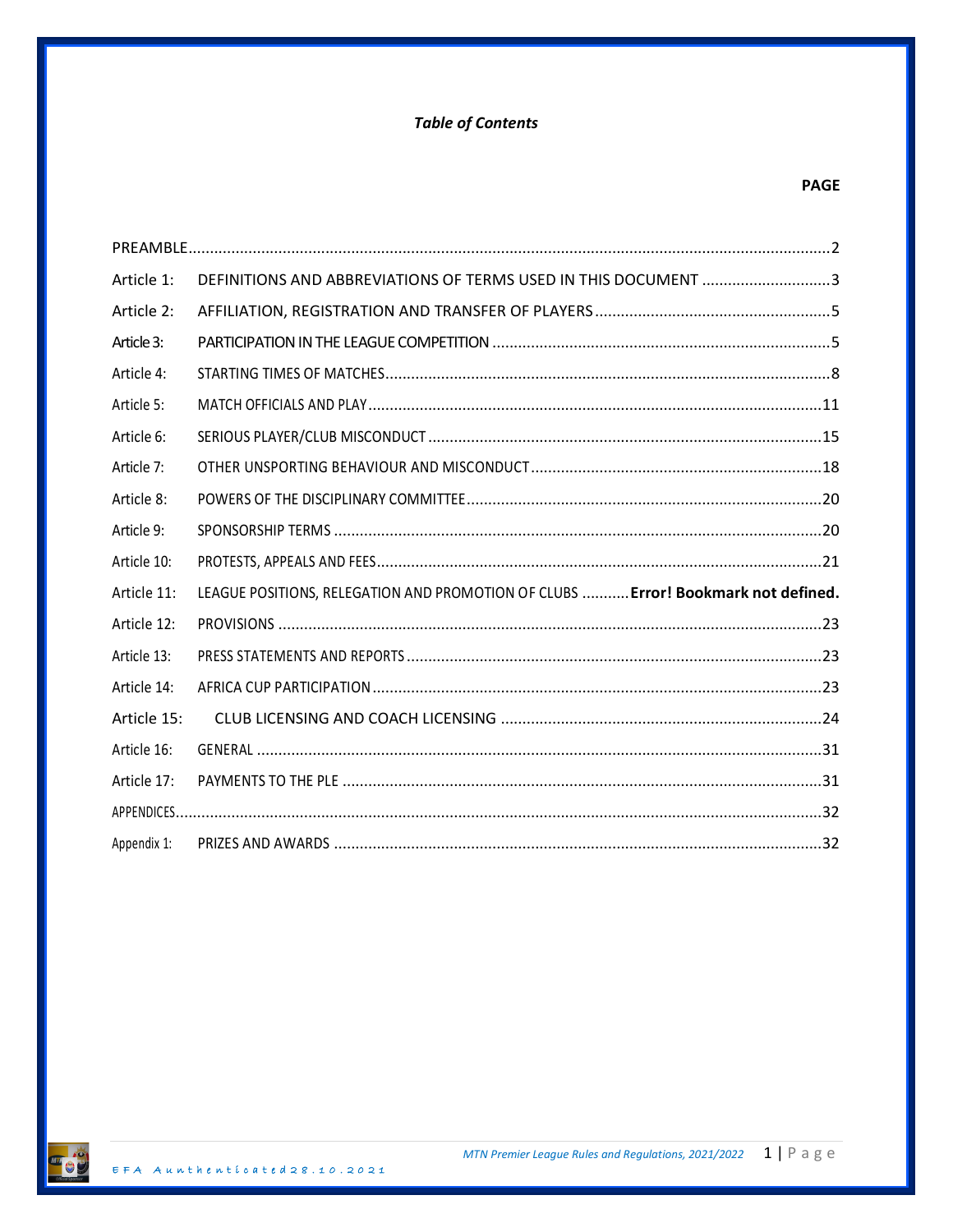This document lays out the Rules and Regulations of the 2021/2022 MTN Premier League (*hereinafter referred to as the Rules*).

The Secretariat of this league competition shall be at the PLE Offices at Sigwaca House, Ground Floor, Mbabane and all notices or correspondence must be served to the Chief Executive Officer on this location.

These Regulations for the MTN PLE Premier League 2021/2022 season have been customized to embrace and incorporate the regulations developed to address the COVID-19 pandemic ("COVID-19 Protocols") as prescribed by the relevant authorities in the governance of football domestically and internationally and the pertinent government and health authorities. The COVID-19 Protocols are set out in the annex to these Rules and either supplement or, if expressly indicated, replace the existing regulations and will remain in effect for as long as they are considered appropriate. Due to the continuously evolving understanding of COVID-19, including effective and appropriate methods to reduce the risk and severity of infection, EFA may modify or supplement the COVID-19 Protocols at any time, including by way of issuing a modified version of these Regulations. Any regulations, circulars, directives and decisions issued by EFA or other document intended to modify or supplement the COVID-19 Protocols shall be binding on the PLE and its members.

All PLE Member Clubs participating in the MTN PLE Premier League competition shall be deemed to have:

- $\triangleright$  given their assent to these rules; and
- $\triangleright$  undertaken to abide by these rules and any regulations, circulars, directives and decisions issued to modify the COVID-19 Protocols.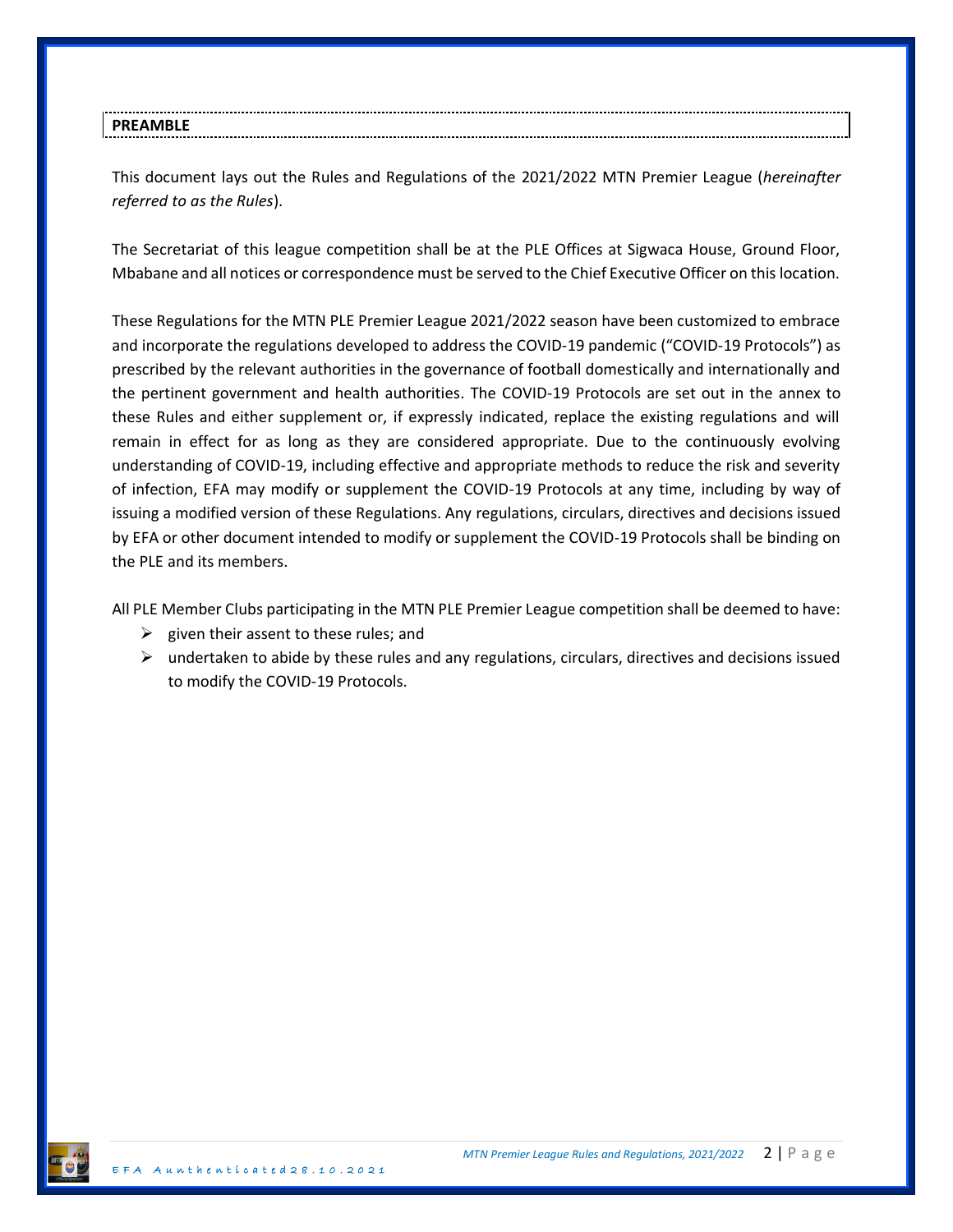## **Article 1: DEFINITIONS AND ABBREVIATIONS OF TERMS USED IN THIS DOCUMENT**

#### 1. *An Official or Premier League of Swaziland Official* is:

- a) Any member of the office of the Premier League and/or any member of the Sub-Committees of the Premier League of Eswatini.
- b) Any person designated by the Premier League of Eswatini's Chief Executive Officer or designated officer in his/her absence, to act in an official capacity during matches to include a Match Coordinator, Security Officer, COVID-19 Compliance Officer etc.
- c) Invited dignitaries and/or guests, members of the Royal Eswatini Police.
- 2. *A Match Commissioner is:* The match official appointed by the Referees Committee that has an authority for ensuring that a match is officiated according to the rules of the game as well as those laid down in this document and who shall be responsible for preparing a report of the match in his/her area of responsibility, for the relevant authorities.
- 3. *Unsporting Behavior:* means the infringement of the Laws of the Game such as foul play, simulation, and denying an obvious goal-scoring opportunity by an offence which was an attempt to play the ball and the referee awards a penalty kick, dissent by word or action directed to an official, delaying the restart of play, improper registration of players, fielding of a defaulter, invading the field of play by supporters, throwing any objects onto the field of play or the surrounding areas, etc.
- 4. *Violent misconduct:* is when a player, official, match spectator or supporter uses or attempts to use force or excessive force or brutality against another person who may be an opponent, a team-mate, team official, match official, spectator or any other person, regardless of whether contact is made and will include the use of abusive or obscene words or conduct with the intention to insult, demean and provoke another person.
	- a) Invading the field of play, throwing of any object(s) into the field of play or its surrounding or unto persons thus assaulting or attempting to assault, use of threatening words and physical manhandling with intent to assault or to cause bodily harm.
	- b) Uttering abusive or obscene or derogatory words, spitting or emission of saliva onto a person or directed towards a person, use of provocative or insulting hand gestures/signals, and includes any incitement, conspiracy or attempt to engage in an act to bring football into disrepute.
	- c) Failure by club(s) to control their official(s) or player(s) or supporter(s) or fan(s).
- 5. A *Defaulter* means a player who is not eligible to play in a particular game for any reason such as suspension, improper registration, double registration who has played in the game in question.

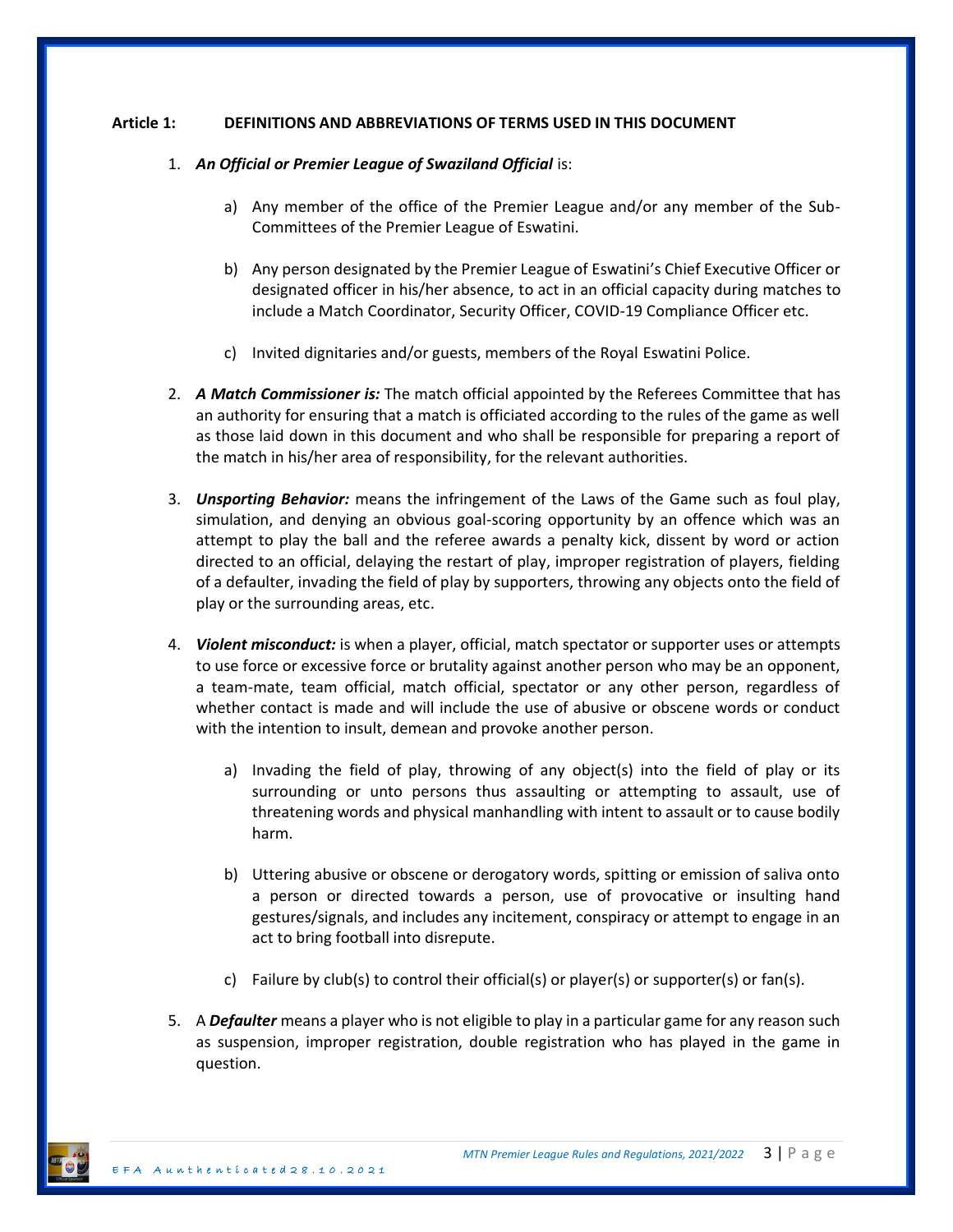- 6. *"International player"* means a player who is transferring from another association in the membership of FIFA into the territory of the EFA and has satisfied all the requirements of registration and is in possession of a valid work permit or a study permit.
- 7. **"***Match Coordinator***"** means an official allotted and entitled by the PLE or the Management Committee for the devotions of the administration of the competition matches at the match venue or stadium, who shall also have the accountability of generating a report for the MC or PLE with respect to the organizational issues around the match, where applicable in terms of the rules and regulations of the competition.
- 8. **"***IFAB***"** means the International Football Association Board being the body authorized to develop, amend and prescribe the Laws of the Game, which govern the constitutive practice of football matches.
- 9. The following abbreviations may be consistently used in this document:

| a) PLE | $\overline{\phantom{0}}$ | Premier League of Eswatini.                   |
|--------|--------------------------|-----------------------------------------------|
| b) CEO | $\sim$                   | <b>Chief Executive Officer</b>                |
| c) COO | $\overline{a}$           | <b>Chief Operations Officer</b>               |
| d) DC  | $\overline{\phantom{0}}$ | <b>EFA Protest and Disciplinary Committee</b> |
| e) EFA | $\overline{\phantom{0}}$ | <b>Eswatini Football Association</b>          |

- 10. **"Head-to-head Rule"**: It is a rule of breaking ties in association football, when at least two (2) teams in a league competition or qualifying group or championship are level on points, where in order to separate them, the match or matches in which they played are considered. The team that has won the head-to-head encounter (match between the two tying teams) is placed higher than the other team. Where the competition is played on a home-and-away basis such as the league, the head-to-head rule, has an inherent rule the away-goal rule.
- 11. **"Away-Goal-Rule"**: It is a rule for breaking ties in association football, where the team that has scored more goals "away from home" wins, if the total number of goals scored by each team are otherwise equal. This away-goal-rule is also utilized in the determination of the log standings under the head-to-head rule at any point of the procession of the league matches, irrespective of whether the league has finished or not or the teams tying on points have played a single match or more.

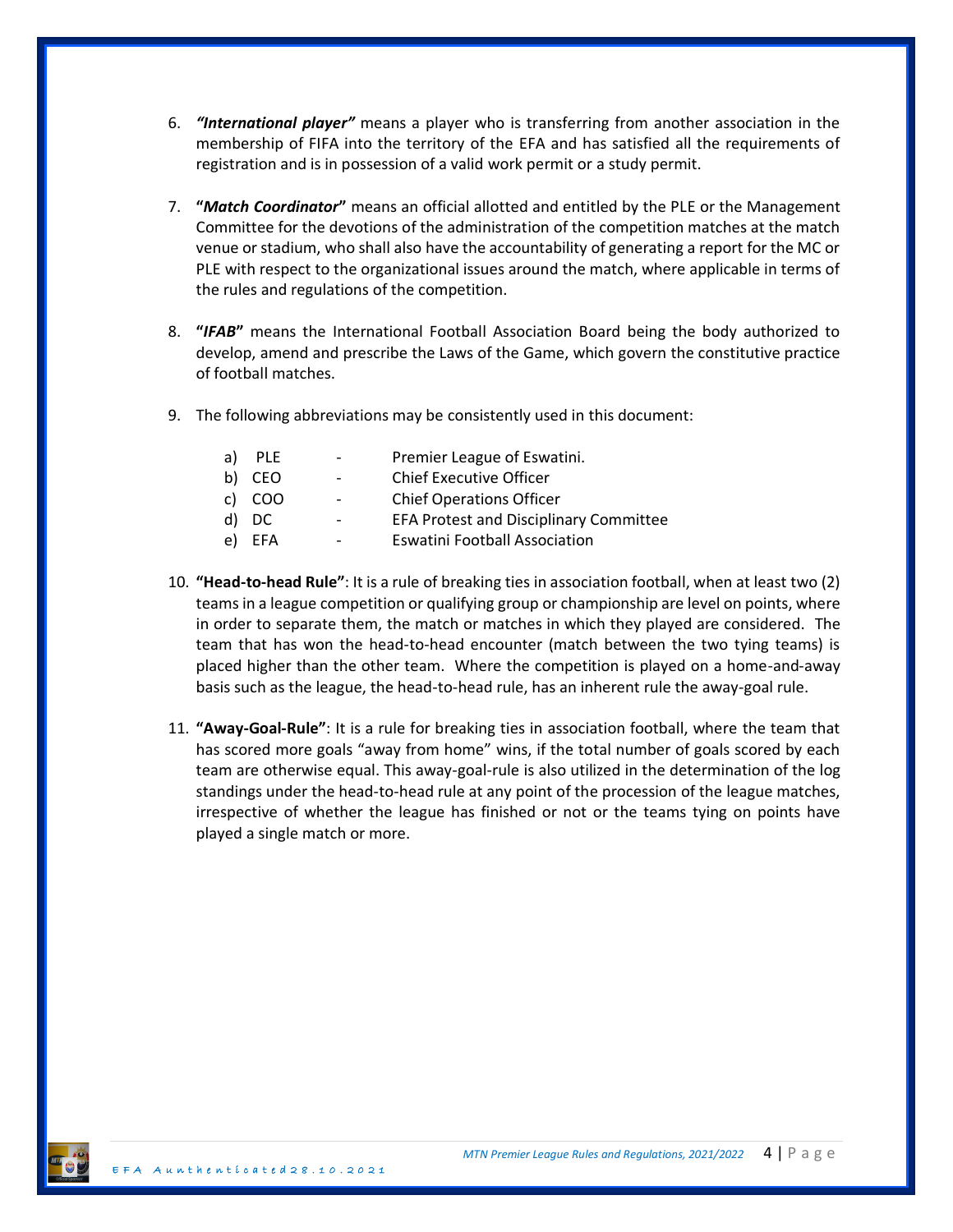## **Article 2: ELIGIBILITY OF PLAYERS**

- 1. Eligible players to participate in this Competition shall be players registered with Member Clubs who have satisfied all the requirements of registration as prescribed by the EFA including the payment of the registration fee of One Hundred Emalangeni (E100.00) per player.
- 2. Each Member Club shall be allowed to register a maximum of thirty (30) players inclusive of a maximum of five (5) foreign players.
- 3. In addition to the above, a player to be registered and play football under the auspices of the PLE and EFA, must have complied with the Covid-19 protocols as prescribed by EFA and/or relevant authorities, regulations, directives and decisions, as amended from time to time. All players shall be accredited by the PLE and/or EFA in line with the Covid-19 protocols, as may be amended from time to time.
- 4. Only players who comply with and pass the testing requirements and timelines stipulated in the COVID-19 regulations and match protocols as they relate to the COVID-19 pandemic (*negative test result*) are considered eligible. In this regard, a COVID-19 negative test result is compulsory for all players to be eligible to participate at the start of the season, at the point of their first match if they had not yet been registered at the start of the season, and at any given timeline where COVID-19 testing has been scheduled. **Players who do not fulfill these provisions are automatically disqualified, hence are not eligible to participate in matches of this competition and any participating football club/team that violates these provisions shall be summarily fined E20, 000.00 for each player having violated these provisions**.
- 5. Any player who participates in this Competition without fulfilling the requirements of registration as prescribed in the registration regulations and directives of EFA shall be considered a defaulter and the club fielding a defaulter shall be guilty of misconduct and liable to lose the game and forfeit three points and three goals to the opposing club. However, if the goal difference in the field of play is greater than three (3), the result in the field shall be maintained. The offending player may be suspended for a period not more than six (6) official matches.
- 6. Any club that submits fraudulent documents to secure registration and/or accreditation of a player shall be guilty of misconduct and the PLE shall institute investigations and fine the offending team an amount not less than **E20, 000-00** by the D.C.

#### **Article 3: PARTICIPATION IN THE LEAGUE COMPETITION**

- 1. Each participating football club/team shall be responsible throughout the competition for:
	- a) The conduct of all accreditation-bearing players, coaches, managers, officials, media officers, representatives and guests of its delegation (hereinafter: Team delegation members), and of any person carrying out duties on its behalf throughout the competition;
	- b) Ensuring the provision of adequate insurance to cover its team delegation members and any other persons carrying out duties on its behalf against all risks, including but not limited to injury, accident, disease and travel consideration of the relevant rules and regulations;
	- c) Paying for incidental expenses and for any costs incurred by its team delegation members;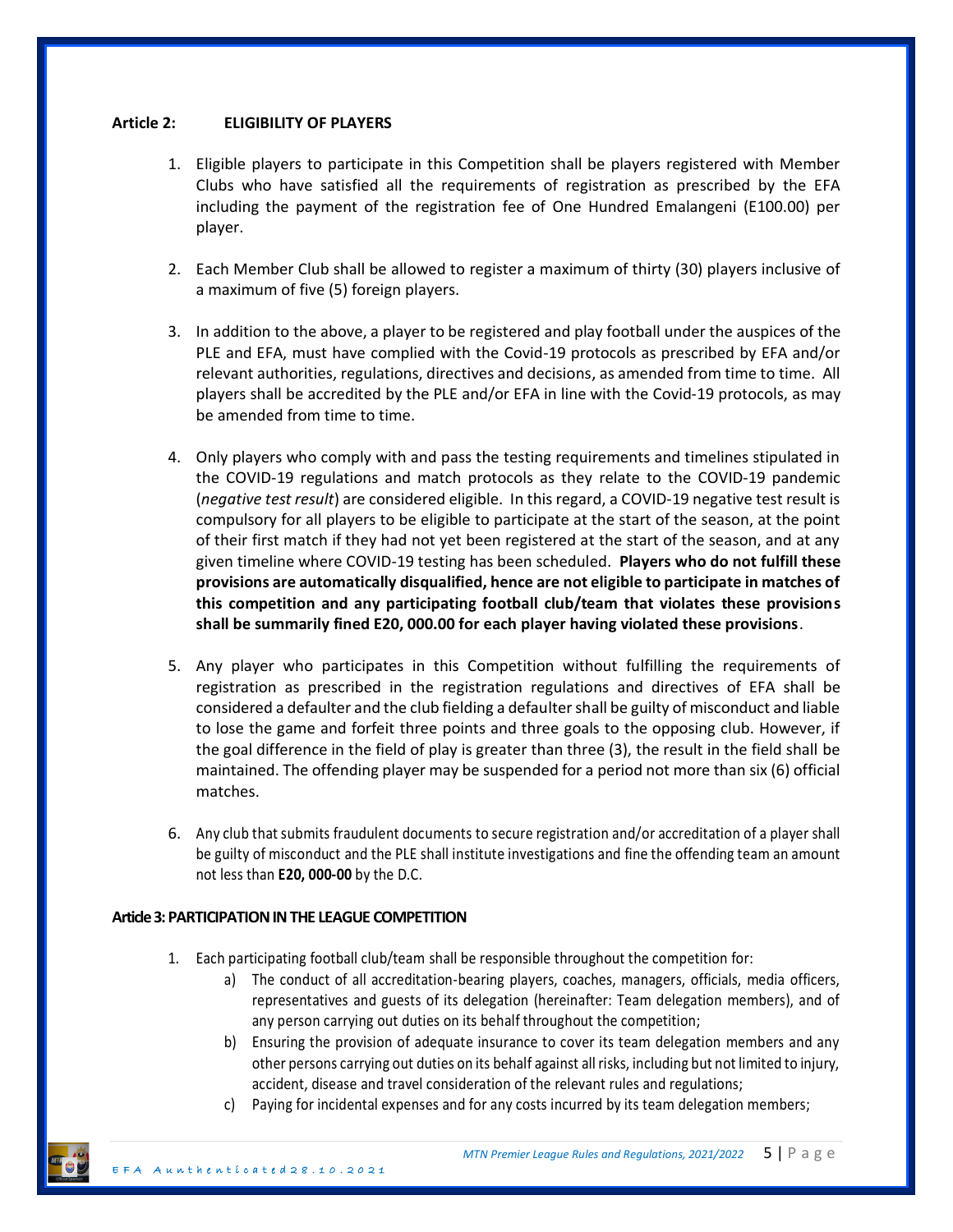- d) Attending media conferences and other official media activities organized by PLE and/or EFA or organizing body in accordance with the applicable regulations and instructions issued by the PLE and/or EFA;
- e) Ensuring that every member of its delegation complies with the FIFA, CAF, EFA and PLE Statutes, the applicable FIFA, CAF, EFA and PLE regulations, directives, guidelines and circulars and decisions taken by EFA bodies, in particular the Executive Committee, the Competition organizing Committee, the Referees Committee, the Disciplinary Committee, the Ethics Committee and Appeals Committee;
- f) Complying with and implementing (*where applicable*) the measures and protocols mandated in the EFA COVID – 19 Health and Safety Protocol ("COVID -19 Manual").
- 2. All team delegation members shall comply with the Laws of the Game and the FIFA, CAF, EFA and PLE Statutes and all applicable EFA regulations (including these regulations), in particular the EFA Disciplinary Code, the EFA Stadium Safety and Security regulations, the FIFA Anti-Doping Regulations, the EFA Code of Ethics, the EFA and/or PLE Media and Marketing regulations and the FIFA, EFA and PLE equipment regulations as well as all circulars, directives and decisions of FIFA, CAF and EFA bodies, unless these regulations state otherwise, and all further EFA guidelines that have any significance regarding this competition;
- 3. All Team Delegation Members shall also fully comply with these Regulations and the Regulations stipulated under the COVID-19 Protocol, the Match Protocol and any other COVID-19-related requirements or instructions issued by FIFA, CAF and EFA, whether in circular letters or in any other documents.
	- a) A proof of a negative test conducted, as prescribed by EFA and in accordance with the provision of the COVID-19 protocols must be provided for every match in order for a team delegation member to enter the match stadium and remain in the premises on match day. This shall apply to all the members of the teams' delegation that will have access to Zone 1 and Zone 2 of the match venue or stadium.
	- b) All other teams' delegation members who shall not have complied with this provision, shall if being a part of the total allowable maximum of a delegation of 50 members, even if he/she were to serve in an official capacity for his/her team in the discharge of the match not be allowed to enter in Zone 1 and Zone 2 but instead be ushered to enter in Zone 3, where match participants who do not qualify to enter into Zone 1 or Zone 2 be allocated.
- 4. All participating football clubs/teams shall indemnify, defend and hold EFA or PLE, and all of its officers, directors, employees, representatives, agents and other auxiliary persons free and harmless against any and all liabilities, obligations, losses, damages, penalties, claims, actions, fines, expenses (including reasonable legal expenses) of whatsoever kind or nature resulting from, arising out of, or attributable to, any non-compliance with these Rules and Regulations by the participating football clubs/teams, their team delegation members, their affiliates and any third parties contracted to the participating football clubs/teams.
- 5. Unless otherwise stated in these rules and regulations, each participating football club/team hosting a match and on entering to participate in the competition shall automatically undertake to and shall be responsible for amongst other things:

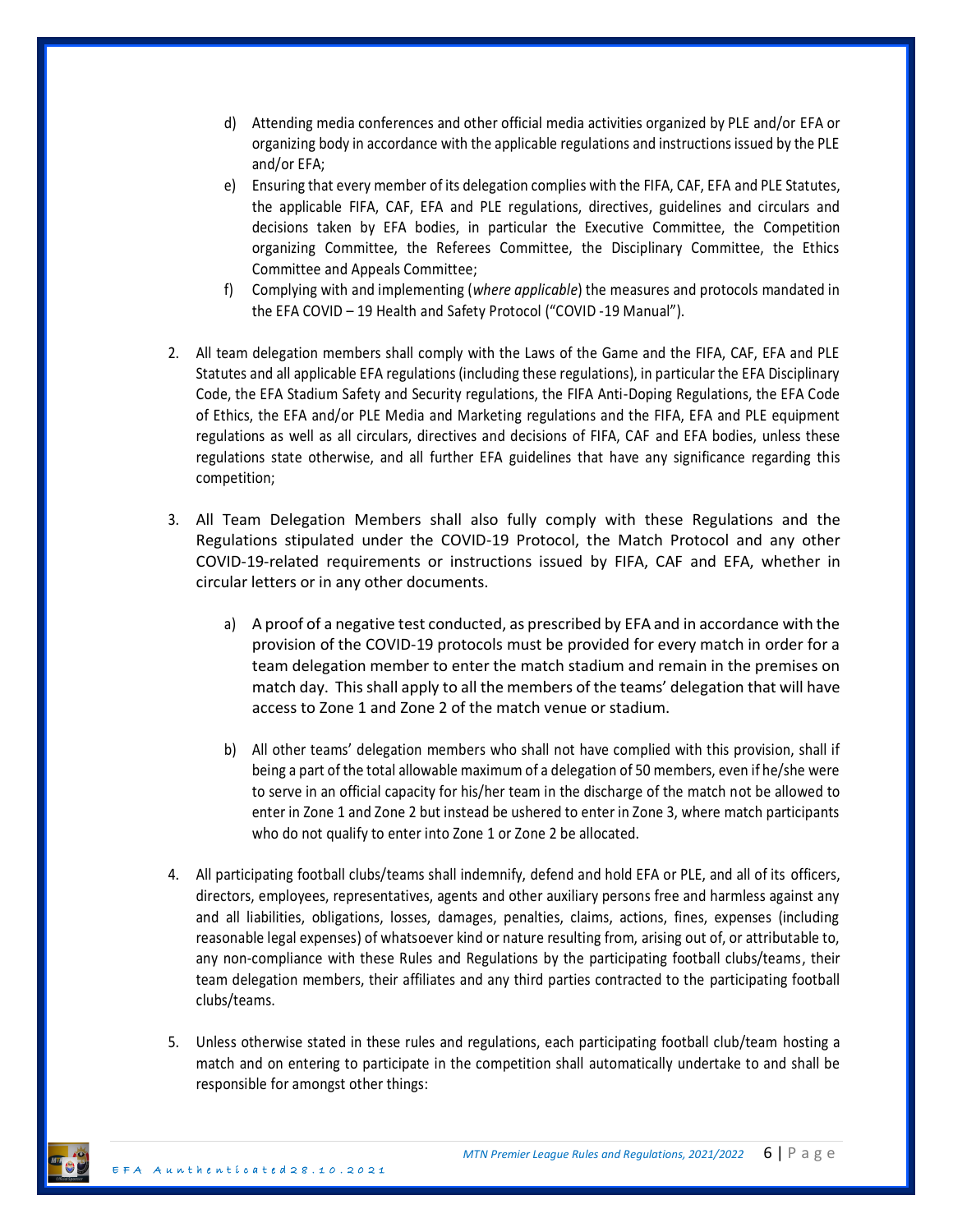- a) Guaranteeing, planning and implementing law and order as well as safety and security in stadiums and other relevant locations in conjunction with the relevant authorities. The applicable stadium safety and security regulations shall apply;
- b) Ensuring that all measures taken in relation to team travel, transport, accommodation (where applicable), logistics, match preparation and the match itself are in line with the requirements set by the relevant authority(ies) and government;
- c) Appoint a COVID-19 Compliance Officer over and above the Team Doctor in accordance with the COVID-19 regulations and applicable COVID-19 protocols as prescribed by EFA.
- d) Completing the football specific COVID-19 screening tools, having at least three (3) consecutive days screening of all the delegation members, as mandated by the COVID-19 regulations or protocols and submitting it to the relevant EFA and PLE authority.
- e) Accept that all administrative, disciplinary and refereeing matters related to the competition shall be dealt with by PLE or EFA in compliance with the relevant EFA and/or FIFA regulations;
- f) Participate with the best possible team in all matches of the competition in which their team is scheduled to take part;
- g) Accept and fully comply with EFA's and/or the PLE's right to sub-license the right to use on a non-exclusive basis, in perpetuity and free of any charge, any of their records, names, photographs and images (*including and still and moving representation thereof*), which may appear or be generated in connection with the participation of the team delegation members of all participating football clubs/teams in accordance with the relevant Media and Marketing regulations for competitions. To the extent that EFA's and/or the PLE's to use and/or EFA's and/or the PLE's right to sub-license the right to use any of the records, names, photographs and images may fall in the ownership and/or control of a third party, the participating football club/team and their team delegation members shall ensure that such third party waives, pledges and unconditionally assigns and/or transfers to EFA and/or the PLE with immediate effect, with full title guarantee in perpetuity and without any restriction, any such rights to ensure EFA's and/or the PLE's unfettered use as set out above;
- h) Play all matches until conclusion of the competition.
- i) Observe the principles of fair play.
- 6. The league competition shall be played as a two-legged league with clubs playing each other on a homeand-away basis and the club shown first (*left side*) on each fixture shall be the home and/or host club.
- 7. Points for the league shall be awarded as follows:
	- a) Three (3) points for a win.
	- b) One (1) point for a draw.
	- c) Zero (0) for a loss.
- 8. A fixture programme of all matches shall be prepared and issued to the clubs by the PLE and shall be adhered to by all clubs unless prior and written permission has been granted by the PLE for *a* club to deviate therefrom.
- 9. The host club will advise the PLE office of the venue, date, and starting time of their match at least four (4) days before the date of the match, failing which the PLE may apply its own discretion to fixture the said game. Provided that the host team will still carry out hosting obligations where the match or competitions organizers or relevant authorities in the light of the Covid-19 protocols or any other reason have decided to change some or all of the provisions herein.

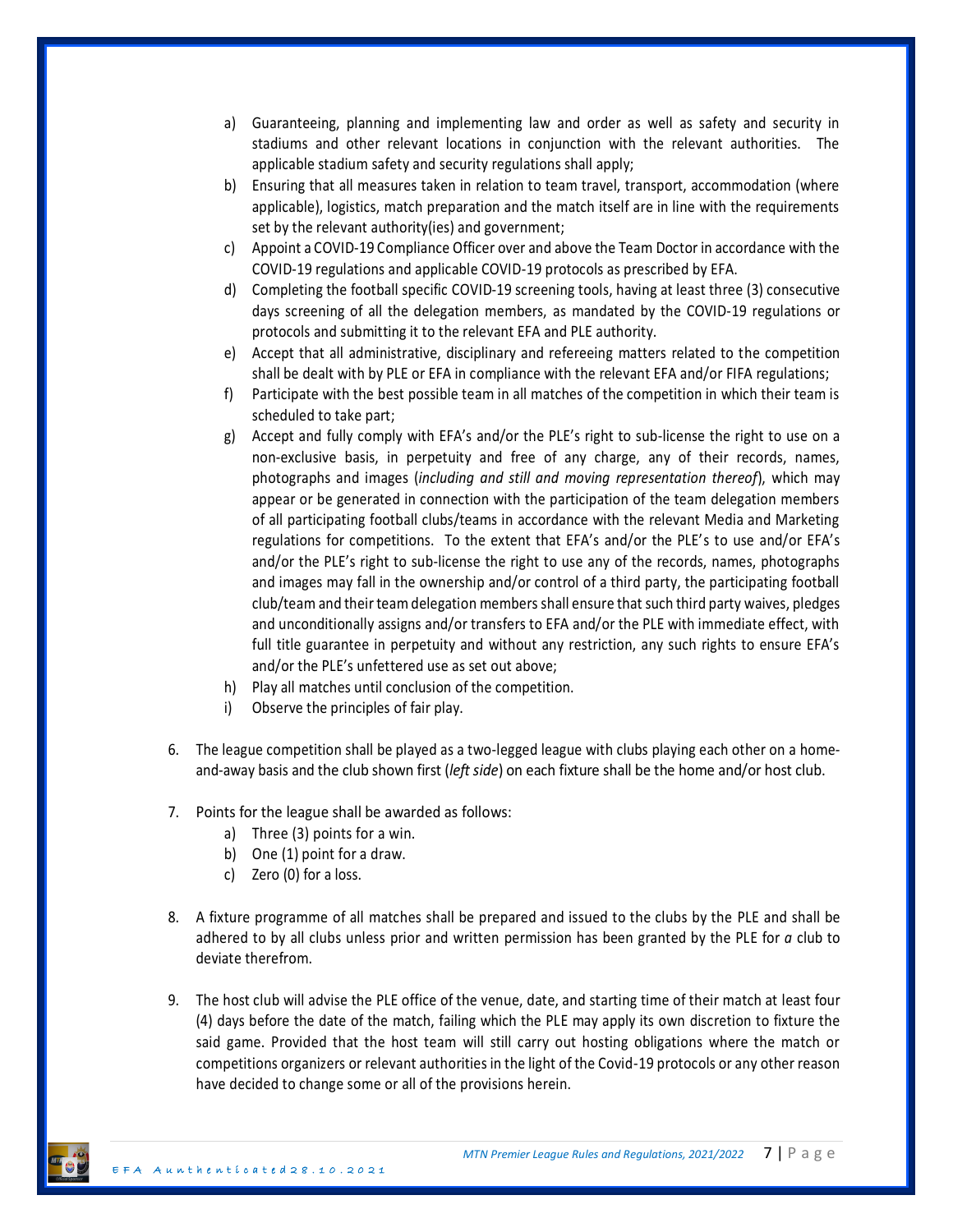- 10. In turn, the PLE office shall ensure that the away club is aware of the fixture (date, venue, and starting time). Such information shall be communicated to the clubs by telephone or facsimile or e-mail to the designated club official, at least two (2) days before kick-off of their respective matches.
- 11. The home club shall be responsible for ensuring that the field of play is ready, the grass or turf is properly cut, the lines are properly marked, the nets are secured and flag poles are in place, where applicable floodlights are functional at least two (2) hours before the scheduled commencement of the match. Failure to comply shall mean that the team would have failed to fulfill its fixture and therefore shall be deemed to have caused the abandonment of the game, shall, if found guilty of such an offence lose the match, with three (3) points and three (3) goals awarded to their opponents and further be fined not less than E30, 000.00 by the DC.
- 12. The Match Officials shall conduct a pre-match inspection of the facilities including the pitch, dressing rooms, at least 1 ½hrs before the scheduled commencement of a match with the hosting club or as may be determined by the official match countdown protocol.
- 13. The home club/host club shall deliver to the League representative or Match Commissioner the keys to all facilities such as the visiting club's dressing rooms, referees changing rooms, etc. at least two (2) hours before the scheduled commencement of the match.
- 14. The host club shall ensure that all points of entry or as may be designated by the League Representative are operational two hours before the scheduled commencement of the match; and a violation shall be punishable by a summary fine of E20, 000.00.
- 15. The home club shall ensure that the sitting arrangement for fans and/or supporters of both clubs is properly demarcated and marked.
- 16. Where matches have been fixtured as a double header or more, in observance of the Covid-19 protocols, arrival and departure times shall be done in such a way that the first and/or second match participants shall depart within 15 minutes after the conclusion of the match. The following match participants shall not arrive earlier than stipulated arrival time for their matches as specified in the match countdown or any other regulation or protocol covering this subject. **Failure by a football club to comply with this regulation as articulated, the club shall be summarily fined for this violation, a fine of E20, 000.00**.
- 17. Failure by the hosting club to comply with any of the requirements outlined in 9, 10 and 11, above, the club shall be summarily fined by the PLE for each violation, a fine of **E5, 000-00** for each violation.

#### **Article 4: STARTING TIMES OF MATCHES**

- 1. The dates and venues of matches shall be fixed by the Chief Executive Officer or designated officer in his/her absence, of the League who may delegate his powers to any League official.
- 2. Clubs shall be notified by the League of all fixtures changes in writing by no later than Twenty-Four (24) hours before the schedule start of the match. Such notification shall include the date, time and venue when the said fixture will be played.

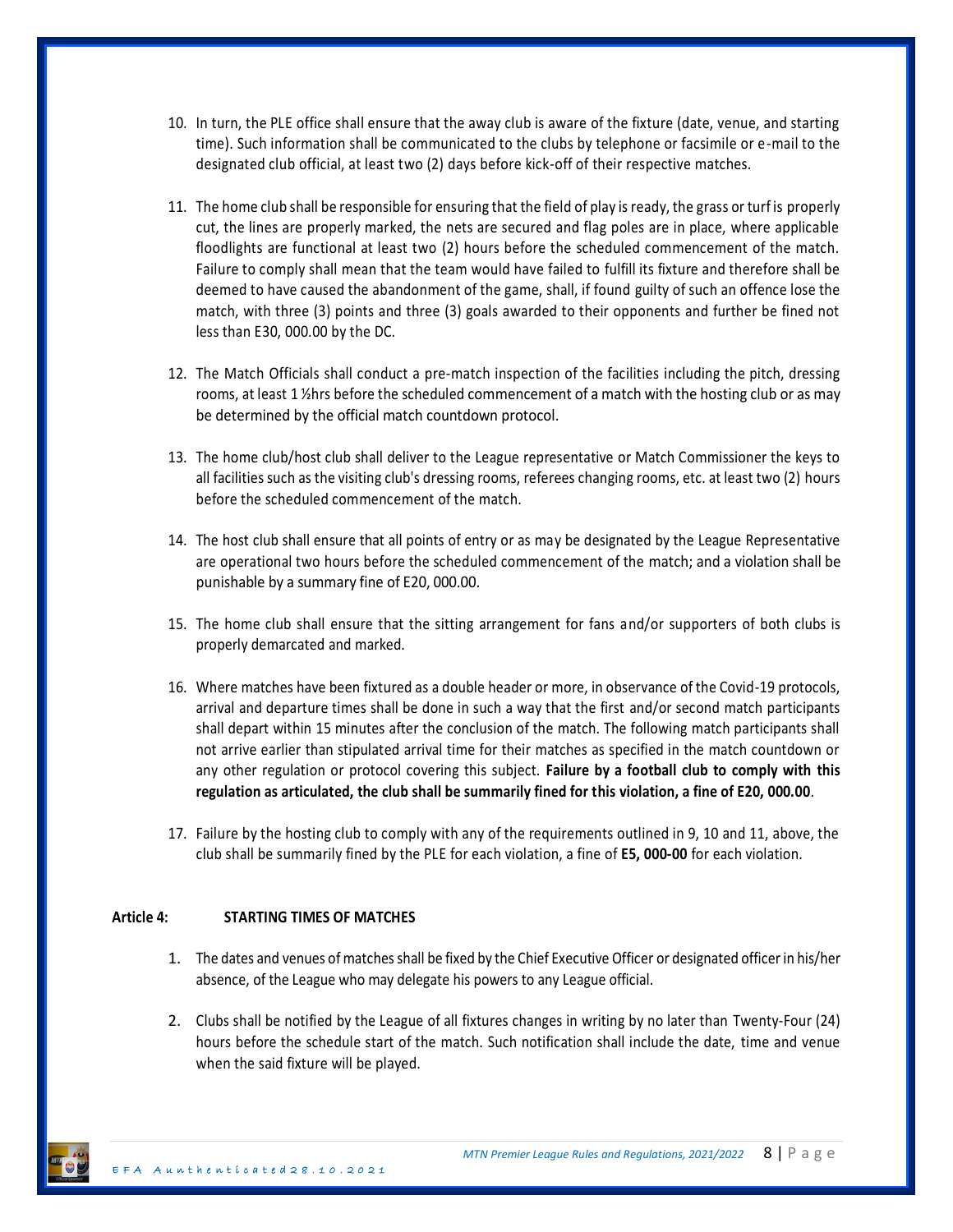- 3. Should any club wish to request a change to a fixture, such request must be submitted at least Three (3) days before the schedule start of the match. Fixtures will only be amended in extreme circumstances, at the discretion of the PLE.
- 4. Save and except where permission to change a fixture has been applied for and given in terms of Article 4.2 and 4.3 above. No fixture may be changed in any manner whatsoever with the exception that the PLE shall have the right to alter fixtures in his sole discretion.
- 5. A club shall name the ground at which it prefers to play its home fixtures, as well as an alternative home ground. In this regard, if the League is of the opinion that it may be impractical to play a match at that venue, for any reason whatsoever then the League may at any time prior to any match under its auspices, fixture such match at an alternative venue or alternatively postpone such fixture.
- 6. If for any reason a club is unable to play its home fixture at its home ground, the League may-order the club to play a fixture at a ground selected by the club as its alternative home ground or at an alternative venue determined by the League. All reasonable costs of whatsoever nature occasioned by the change shall be paid by the original home club.
- 7. The onus of securing a venue shall be on the home club, and save and except for Force Majeure, the club's failure to secure a venue shall be regarded as misconduct, and the club shall be deemed to have failed to fulfill its fixture/s and shall be deemed to have caused abandonment of the game. The club shall, if found guilty of such an offence lose the match, with three (3) points and three (3) goals awarded to their opponents and further fined not less than **E30.000.00** by the DC.
- 8. Should a match be abandoned by the Referee due to an electricity power failure in a match played under floodlights or due to Force Majeure, then the match will be replayed at a date, venue and time stipulated by the PLE. The gate takings of the replayed match shall be shared between the two clubs having deducted the percentage due to the League, stadium and Match Officials' costs.
- 9. Each club shall sign a pre-match form to be provided by the PLE 48hrs before the scheduled time of the match furthermore the team official from each club shall report to the PLE official at the venue of the match at least 120 minutes before the scheduled start of the game to enable a pre-match meeting, determination of dressing rooms to be used by a toss of a coin as well as the inspection by the PLE Covid Official of the Covid-19 Test Results of the Players and Officials. Failure to report to the PLE Official shall be penalized with a summary fine of **E20,000.00** by the PLE.
- 10. Each club shall be at the card checking point ready for checking seventy minutes before the scheduled start of the match or as may be determined by the official countdown protocol of the match. The PLE official will inform the clubs of any delay and further inform them of the new card checking time.
- 11. Failure of a football club to report, as in 4.10 above, shall be summarily fined an amount of **E20, 000.00**  by the PLE.
- 12. The card checking point shall normally be the dressing rooms of the stadium, and all clubs shall use such dressing rooms as directed by the Match Coordinator or Match Officials. Failure to comply with the officials' directive of using the dressing room shall render the club guilty of contravening this rule and liable to a summary fine of **E20 000-00** by the PLE.

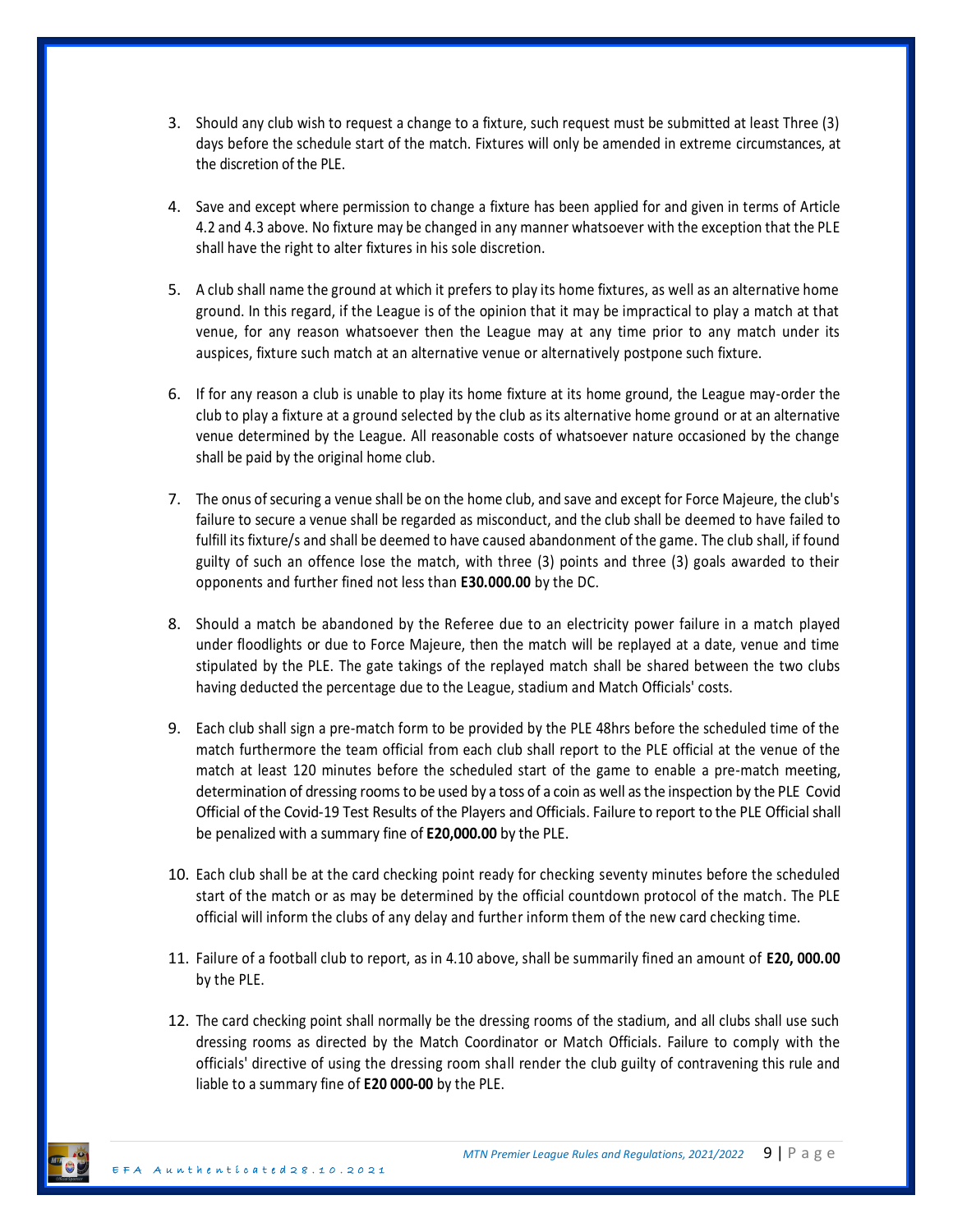- 13. At all stadiums, clubs shall adhere to instructions given by the Match Coordinator or Match Officials regarding the use of facilities. It shall be deemed an offence for clubs to ignore or not follow the instructions of the officials on this matter. Any club found guilty of contravening this rule shall be liable to a summary fine of **E20 000.00** by the PLE.
- 14. Each registered club shall have three sets of contrasting uniforms, for home and away fixtures and a neutral kit. The colours must be registered with the PLE office and be adhered to by all clubs. In cases of colour clashes, the away or visiting club shall be required to change uniform. Failure to comply with this rule may result in the game being abandoned or called off and if the game is abandoned or called off, the offending club shall be brought before the DC and if found guilty shall be fined an amount of not less than **E20 000-00** and further lose the match with three points and three goals awarded to their opponents.
- 15. Any club reporting for card checking within fifteen (15) minutes after the scheduled start of the match, shall be summarily fined an amount of **E30 000-00** by the PLE.
- 16. Any club reporting for card checking after fifteen minutes (15) minutes after the scheduled start of the match will result in the match being called off. The offending club shall be liable to a disciplinary hearing and if found guilty shall be fined an amount not less than **E50 000-00** and shall further be deemed to have caused the abandonment of the match and shall further lose the match, with three toints and three goals awarded to their opponents.
- 17. After the card checking formalities have been completed, clubs will be led into the field of play by the match officials. No club will enter the field of play without being led into the field and any club contravening this rule shall be summarily fined an amount of **E10 000-00** by the PLE.
- 18. Where a game is abandoned by the conduct of a team participating in this competition or its players, fans, officials and/or supporters and after a disciplinary hearing the team is found guilty of having caused the abandonment of the game, then such team shall lose the match, with Three (3) points and Three (3) goals awarded to their opponents. Further, the team shall be liable to pay a fine of not less than E 50,000.00 if the team is a first offender and a fine of not less than E100.000.00 if the team is a second offender.
- 19. The referee's report, where a match had already kicked-off or the Match Commissioner's and/or Match Coordinator's report in the event that the match had not kicked-off, shall provide conclusive proof as to which club abandoned or caused the abandonment of the match.
- 20. Week 28, 29, and 30 of the second-round fixtures will be scheduled by the PLE in its sole discretion. However, all other timelines on communicating fixtures to teams still hold, as defined in these rules, depending on the state and to safeguard the integrity of the competition, the period of controlled fixture may be extended such that it starts earlier than the 24<sup>th</sup> week.
- 21. Any match which is not played or which is abandoned or any withdrawal except in cases of force majeure recognized by EFA – may lead to the imposition of sanctions against the relevant football club(s) by the EFA Disciplinary Committee in accordance with the EFA Disciplinary Code or any other applicable or equivalent code, over and above those provided for in these regulations.

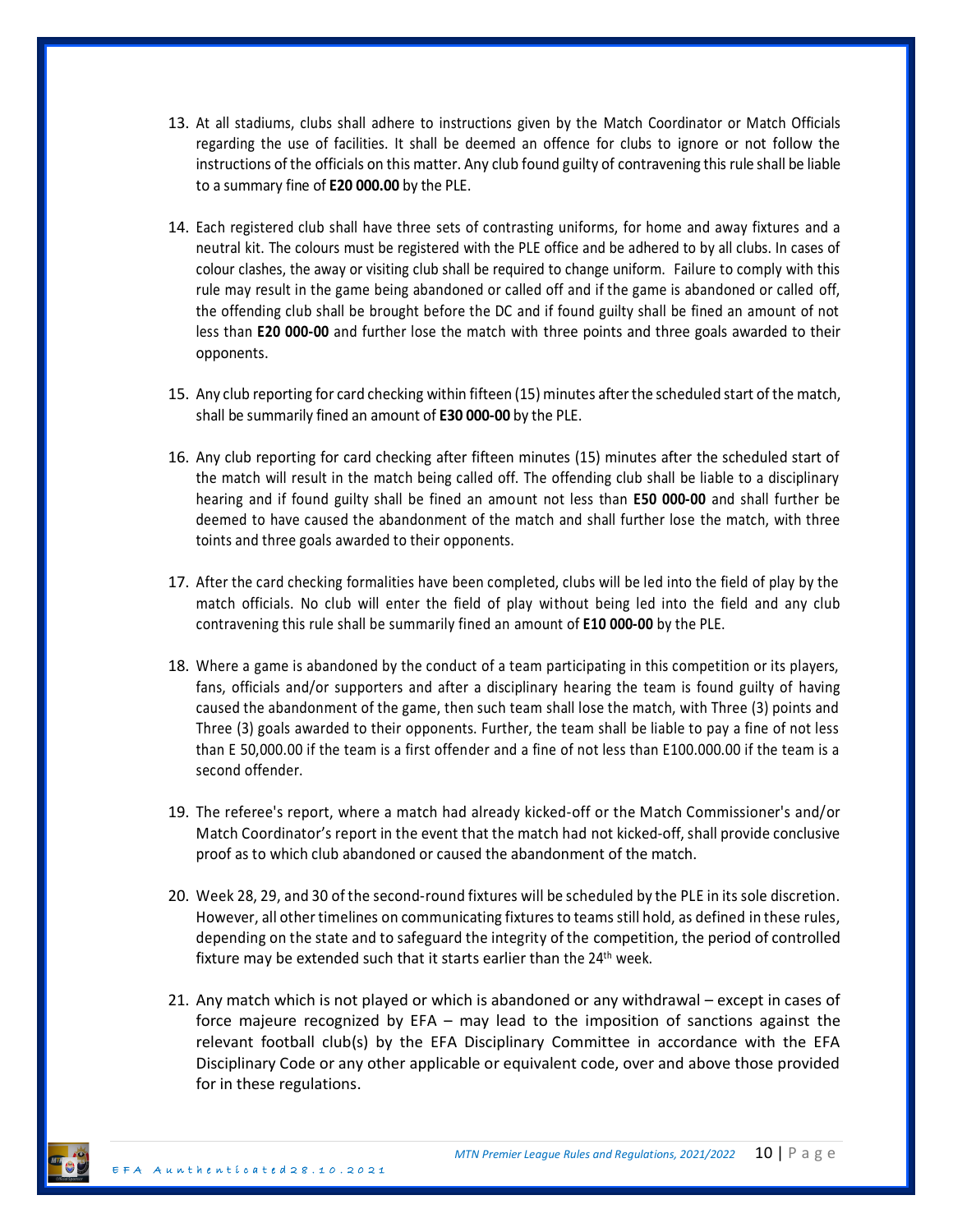- 22. The COVID-19 pandemic and related circumstances are not, in and of themselves, considered cases of force majeure in respect to the implementation of this competition, unless or otherwise stated by EFA. However, examples of circumstances resulting from the COVID-19 pandemic that may be submitted to the EFA for consideration as cases of force majeure include the following:
	- a. The national authorities announce just before a match is scheduled to be played, restrictions that prevent the match from being staged;
	- b. A participating football clubs/team and itsteam delegation members is not permitted to leave its place of domicile as a result of a complete lockdown or closed travel and there are no alternative provisions or exceptions for travel allowed;
	- c. A participating football club travelling to a place or an area where a match is scheduled to be played is refused entry and returned to its place or area of original domicile;
	- d. There is an insufficient number of match officials available to referee the match, even after alternative options to have enough match officials available have failed to materialize;
	- e. EFA has the sole discretion to determine cases of force majeure.
- 23. In any case, all matches scheduled to be played or replayed (*where applicable*) shall be executed in compliance with these regulations, including the COVID-19 regulations, protocols and any other directives and decisions relating to the subject.

#### **Article 5: MATCH OFFICIALS AND PLAY**

- 1. The referees committee shall appoint the match officials to officiate in a match.
- 2. In the event of the non- availability of the Match Commissioner to discharge such a function, the Referee of the match in question, shall facilitate.
- 3. The match officials of each match shall arrive at the field of play two hours before the scheduled start of the match and if he fails, he shall be subjected to disciplinary action in terms of the Referees Code of Conduct.
- 4. Any referee who takes the field of play, one to fifteen minutes after the scheduled start of the match shall be subject to disciplinary action in terms of the Referees Code of Conduct. Failure to comply shall lead to the PLE, deducting 30% of the match official's allowances due for the match. The PLE Official's report shall provide conclusive proof as to the time of arrival of the Match Commissioner.
- 5. If 15 (fifteen) minutes after the scheduled start of the match, all referees fail to arrive, and The Match Commissioner or League Representative cannot provide substitute referees, the Match Commissioner shall call off the match. The referees scheduled for this match shall be subject to disciplinary conduct in terms of the referee's code of conduct.
- 6. Before the commencement of each match, the Match Commissioner, the Fourth  $(4<sup>th</sup>)$  official and the captains of both clubs shall check the players' licenses against their identity cards and team lists. Where a team cannot present the player's license (*i.e. playing card*), the game shall

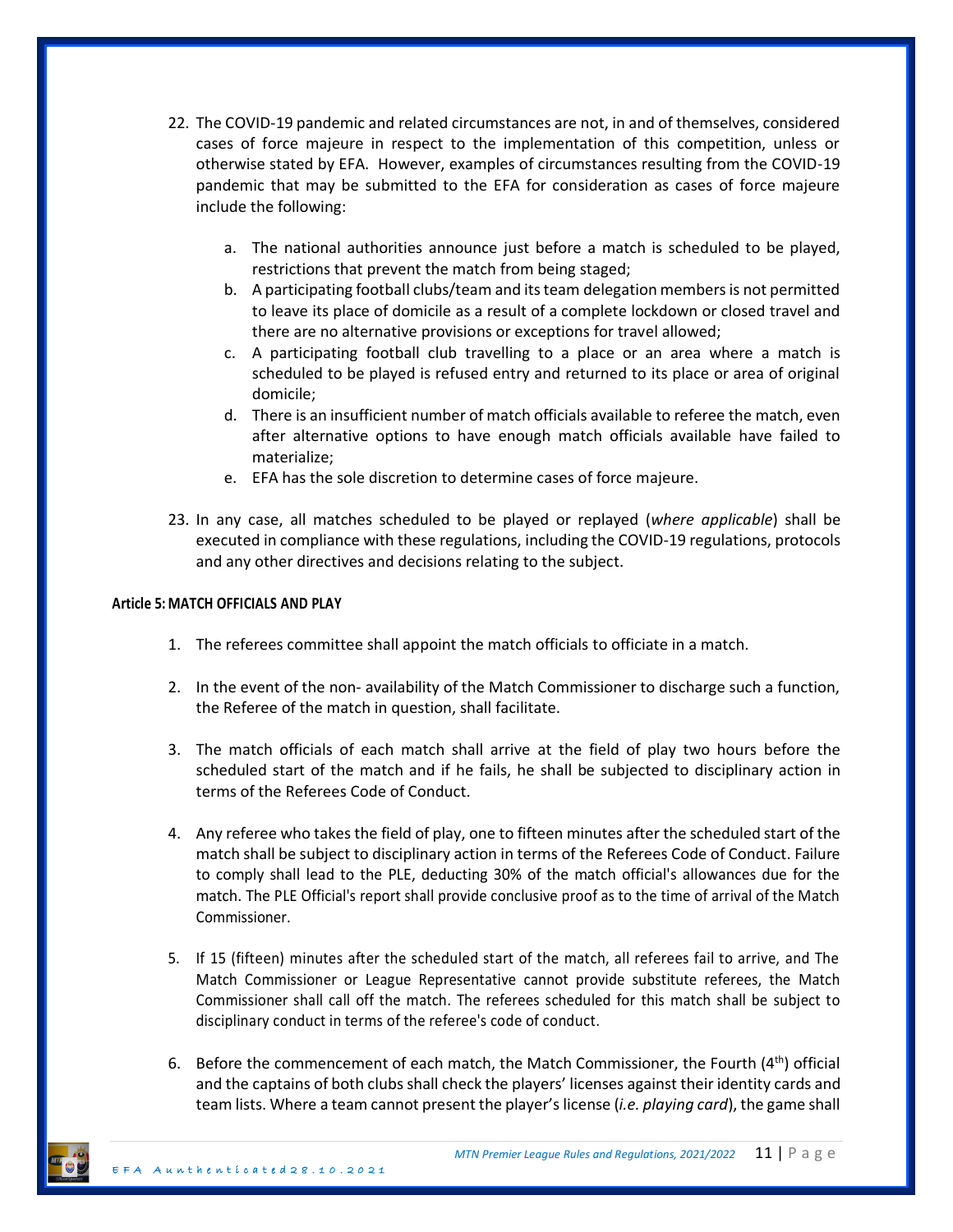proceed provided a photograph of each player standing in between the match commissioner and the referee istaken for verification and confirmation by the licensing office that the player was eligible to play for that particular team. The defaulting team shall be liable to pay a sum of E 1,000.00 for each missing license. In the event the player is deemed not to have been eligible to play, the team of the player will lose the match in question to the opposing club by three points, three goals. If the score in the field of play was such that the goal difference was superior than three (3) goals in favor of the opposing club, the score in the field of play shall be maintained. The defaulting club shall further be summarily fined E20, 000.00.

- 7. After a completion of the card checking formalities, the Match Commissioner and the Referees shall formally lead the two clubs into the field of play. It shall be an offence for a club to refuse to follow Match Official's instruction. Any club that refuses to follow the referees' instruction shall be summarily fined an amount not exceeding **E30, 000.00**.
- 8. The Match Officials may allow the clubs a period of warm up, if time and circumstances permit. It must be noted that clubs can go into the field of play for warm-up before inspection by the referees.
- 9. The Match Commissioner or Referees shall allow and lead teams to return into field of play during half time of the match. It shall be an offence for a team to return into the field of play without the referee's or match commissioner's permission and the club shall be summarily fined **E20, 000.00**. The club shall enter the field of play to their own half that the team will defend during the second half of the game.
- 10. The Referee shall at the end of the match, compile and sign a match report in duplicate for the PLE which should contain the following:
	- a) Name of the competition;
	- b) Date and venue of the match;
	- c) Names of the referee and assistants referees;
	- d) Names of clubs;
	- e) Names of club captains;
	- f) Times of the start, half time and full time;
	- g) Half time and full-time score;
	- h) Substitutes used by each team;
	- i) Cards (red and yellow) issued to players or officials during the match for misconduct;
	- j) Any event that the referee considers worth reporting such as misconduct or violent behavior by any club/s, player/s, club official/s, fan/s etc.

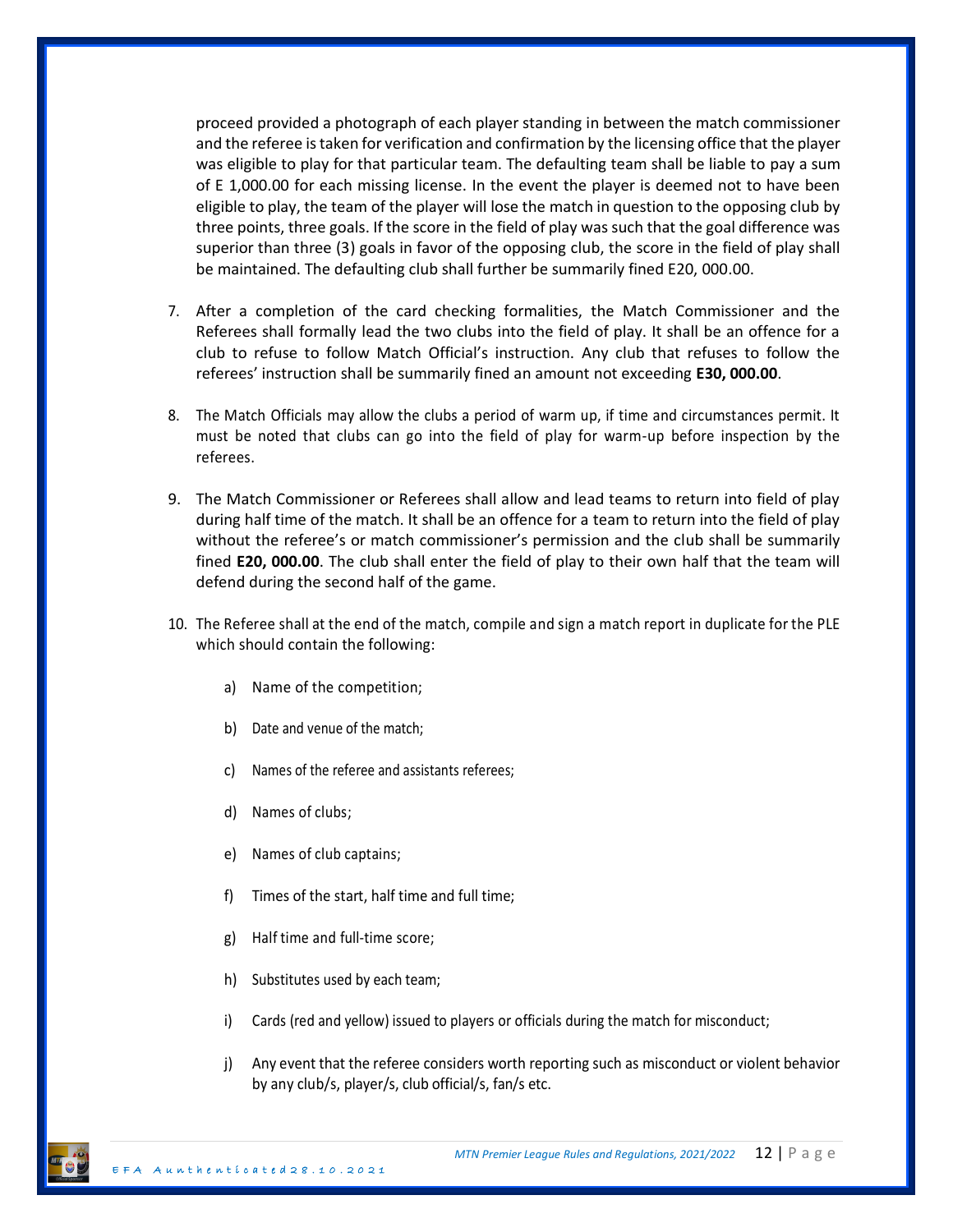- k) Signature of the referee.
- 11. The Referee's report presented in hard copy or through electronic means, is to reach the offices of the PLE by 1600hrs (4:00pm), two working days following the match in question. Failure to adhere to this time frame and to comply with Article 10 above shall NOT render the contents of the report null and void.
- 12. Any Referee that fails to submit his report within the period as stated in Article 11 or to write a report as prescribed in Article 10 shall have 30% of his/her allowance for that match deducted and paid to the PLE. Further delays in submitting the report will result in a further 10% deduction for each day that the report is delayed.
- 13. The Match Commissioner shall also prepare a match report and submit same to the PLE within the timelines prescribed in Article 5 (11) above stating any relevant material facts regarding the match. Both the Referee's report and that of the Match Commissioner shall provide conclusive proof pertaining to any circumstance(s) regarding the match. The reports, either the original or duplicate (bearing the PLE received stamp) shall be admissible evidence during the DC hearings.
- 14. The PLE may require the Match Coordinator to provide a report regarding any occurrence(s) at the stadium in addition to the reports referred in this Article of the Rules. The Match Commissioner, referee, Match Coordinator, shall report all occurrences of misbehavior by club(s), player(s), official(s) fans(s) etc. during and after the game and such report shall be conclusive proof pertaining to any circumstance (s) regarding the match.
- 15. At the end of every game, the clubs' coaches shall give Media an interview and such place will be identified by the Fourth official or the Match Commissioner or the Match Coordinator. Failure or refusal by a Coach to give such interview, the club shall be summarily fined an amount of **E15, 000-00** by the PLE.
- 16. The clubs' coaches' dress code shall be either formal, smart casual or clubs' tracksuits. Failure to comply with this provision, the coach shall be summarily fined **E10, 000.00**, and the club whose coach has violated this provision shall be fined **E10, 000.00**.
- 17. All people in the technical area shall be qualified or licensed in terms of the prevailing qualifications and applicable licenses, as determined by the EFA. A summary of E10, 000 per individual having violated this provision shall be effected.
- 18. All matches shall be played in accordance with the Laws of the Game in force as laid down by the International Football Association Board (IFAB). Each match shall last 90 minutes, comprising of two periods of 45 minutes, with a half-time interval of 15 minutes.
- 19. The number of substitutions in accordance with the temporary amendment to Law 3 of the Laws of the Game, as approved by the IFAB, and in respect of the league competition, five (5) substitutions are permitted as follows:
	- a) During the match, each team:
		- i. May use a maximum of five (5) substitutes;
		- ii. Has a maximum of three (3) substitution opportunities;
		- iii. May additionally make substitutions at half time.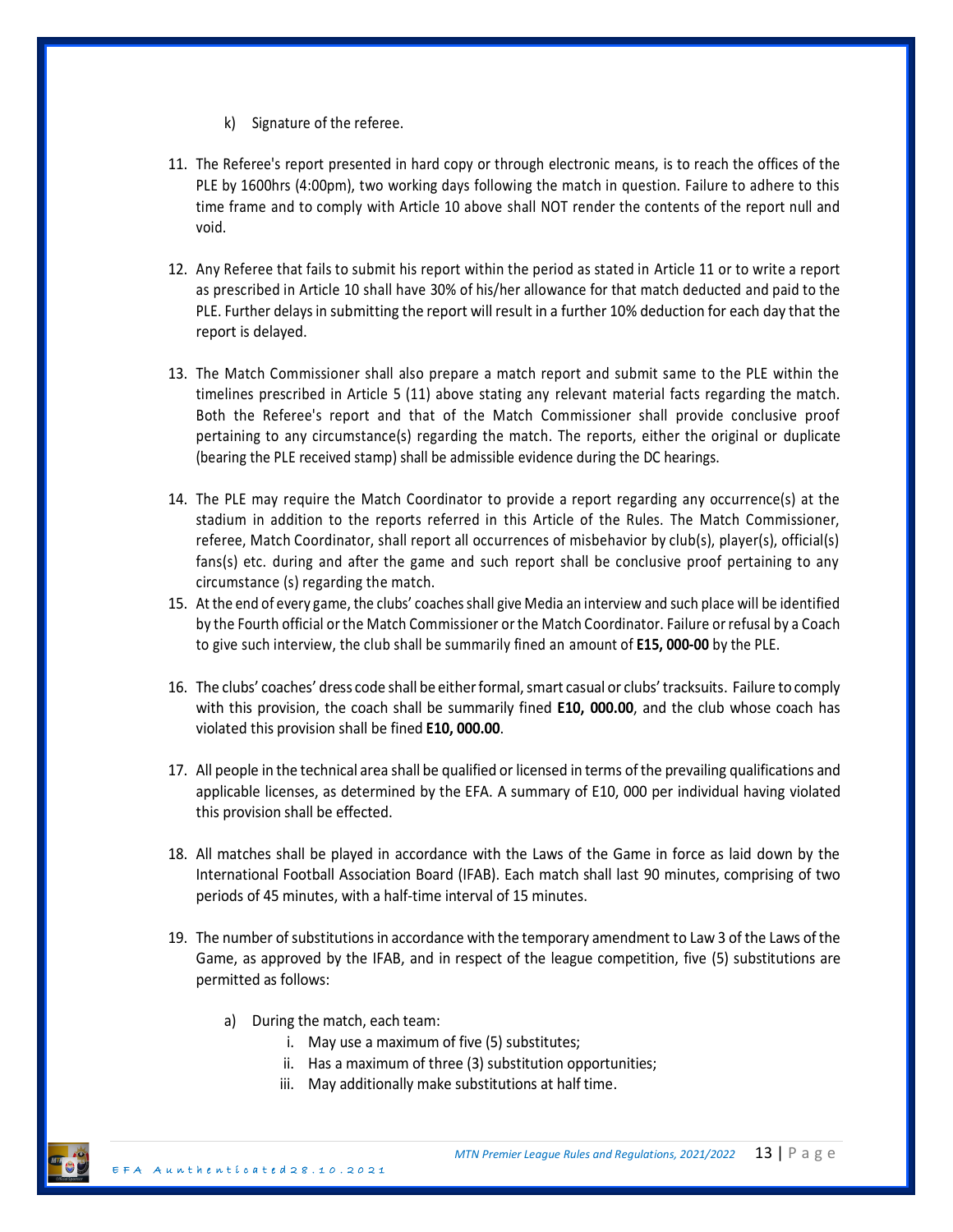- b) Where both teams make a substitution at the same time, this will count as a used substitution opportunity for each team. The use of return substitutes is not an option for senior competitions.
- 20. If the referee is prevented from carrying out his/her duties, such referee shall be replaced by the forth official. The same applies for either of the assistant referees if a reserve assistant referee is not appointed. In such a case, a minimum of three match officials are needed to referee the match.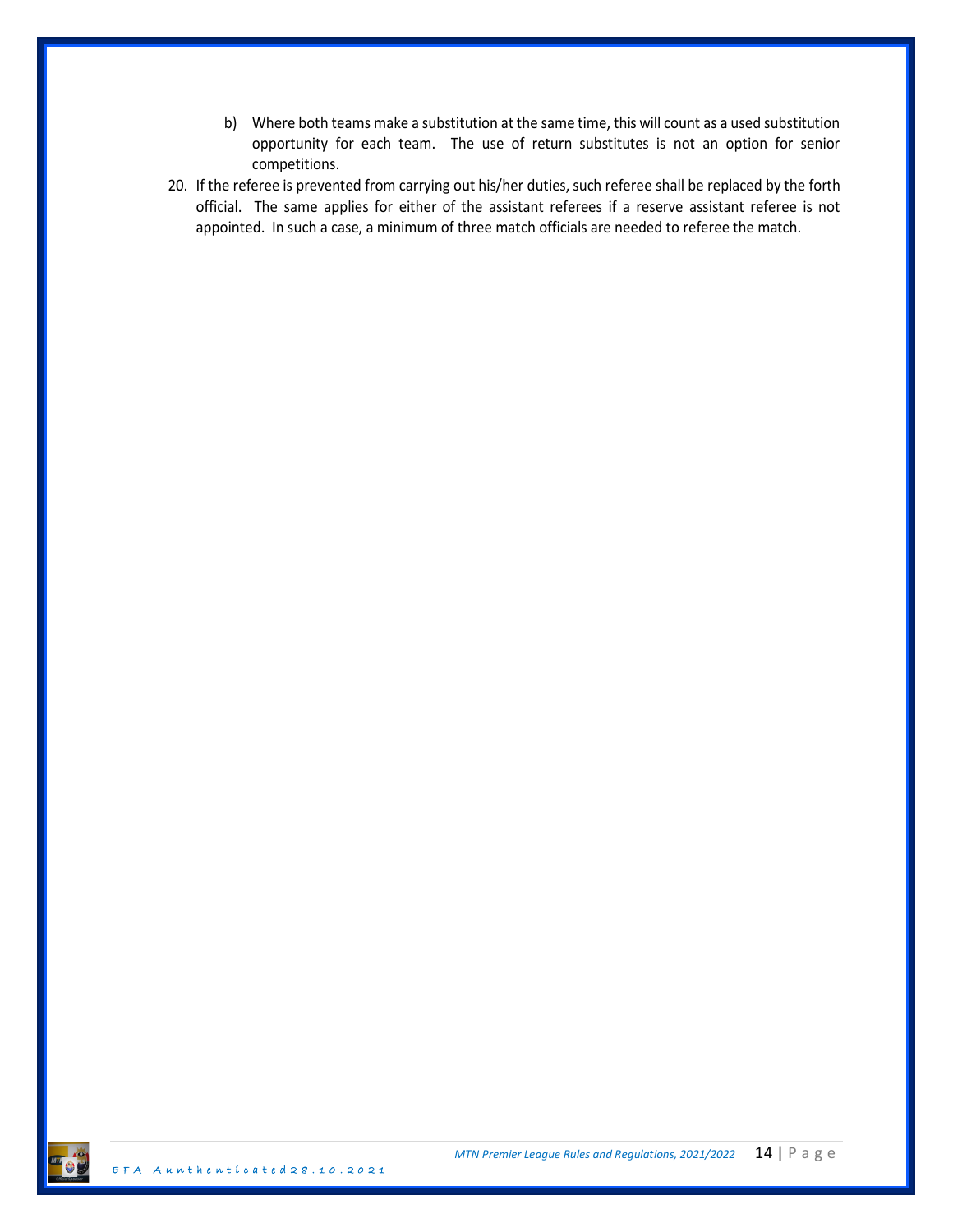#### **Article 6: SERIOUS PLAYER/CLUB MISCONDUCT**

#### **1. DISMISSALS**

- a) Any player dismissed from the field of play by the referee (i.e." red carded" or sent off, including dismissal as a result of two (2) yellow cards awarded in the same match) for the first time in any season shall be suspended from participation in the next one (1) match to be played by his team in any official competition under the auspices of the PLE and this Rule shall duly be affected by any subsequent amendment by FIFA as the case may be. Any club fielding a suspended player shall be summarily fined **E20, 000.00** by the PLE, and this shall preclude any affected team to lodge a protest in terms of these rules.
- b) For each subsequent occasion that a player is suspended during the same season the period of suspension shall be increased by one (1) match from the suspension previously served.
- c) Any period of suspension or part thereof of which remains outstanding at the end of a season must be served at the start of the following or next season.
- d) The League shall be responsible for keeping all records relating to cautions, dismissals and suspensions shall be publicized and only the League's records shall be considered accurate and binding.
- e) This Rule shall only be applicable to cautions and dismissals that occur in a match forming part of an official competition of the League. For the purposes of this Rule, "official competition" shall not include Charity cup fixtures.
- f) The provisions of Rule 6.1 a) to d), above shall also apply to club officials who are dismissed from the field of play, including the technical area. When under suspension club officials may not enter the confines of the field, including the technical area or official area. The Referee will be the sole judge of what constitutes the technical area in question while the Match Commissioner shall determine what constitutes the official area at any given match.
- g) Where a player or official transfers to a new club during a period of suspension, cautions and dismissals, the counting shall also transfer to the new club from the time when the player or official becomes eligible for the new club.

#### **2. CAUTIONS**

- a) Any player who accumulates three (3) cautions (i.e. "yellow cards") in any season shall be suspended from participation in the next one (1) match to be played by his team in any official competition under the auspices of the PLE.
- b) Where a player receives a red card in a match any yellow card received by the player in that particular match shall not be counted for the purposes of this Rule.
- c) Once the player has served the suspension the player's total number of accumulated cautions will revert to zero (0) and counting will resume again. The cycle of counting of cautions and the resulting suspension may be repeated any number of times in a season.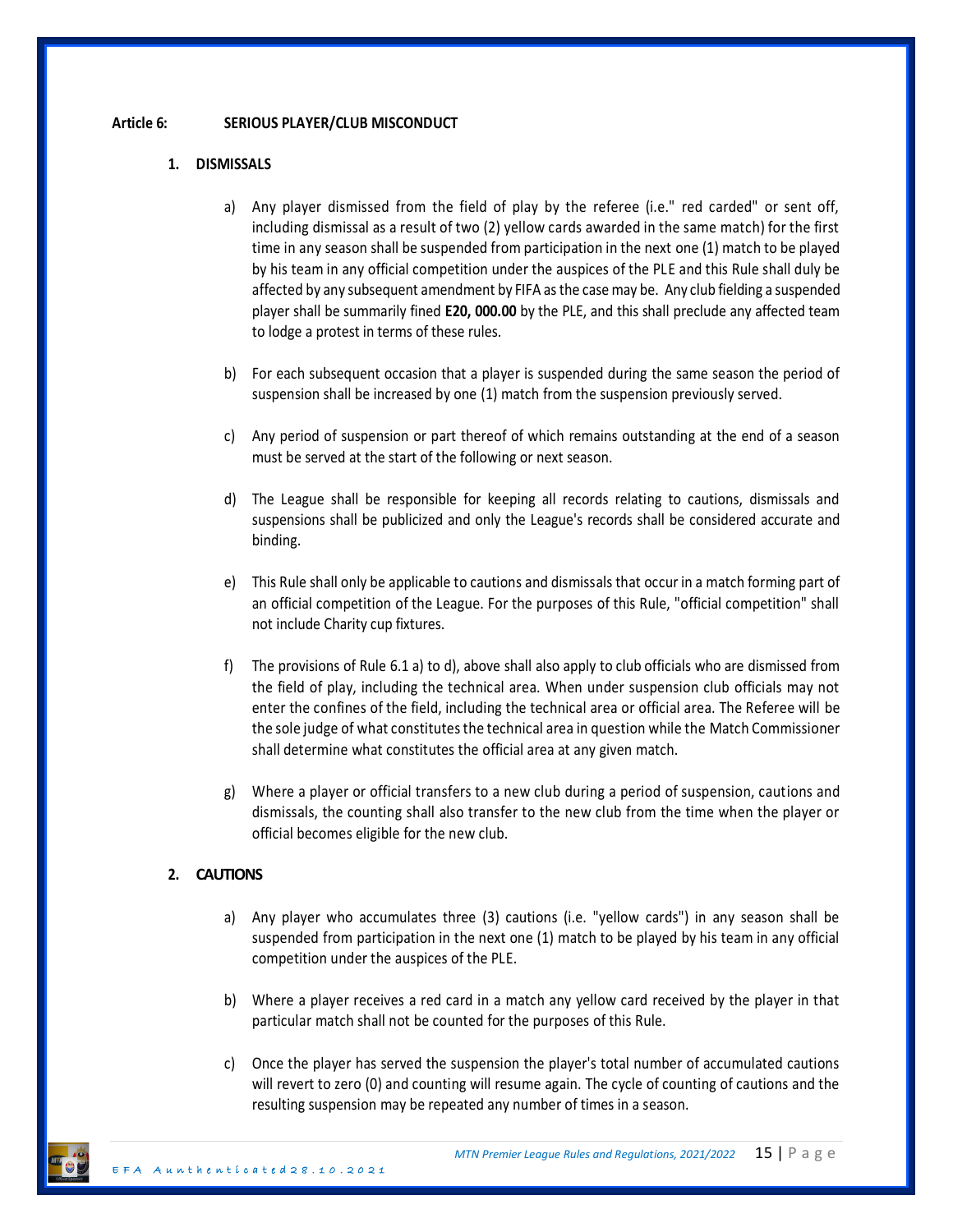- d) Players who have accumulated cautions and are transferred to a new club within the same playing season shall carry over such cautions to the new club.
- e) A player who has received a red card will automatically have his Playing Card withdrawn by the PLE. The officiating referee shall be responsible to collect the player's playing card and submit it to the PLE together with his match report. The playing card will only be returned on completion of the period of suspension to his club upon production of an authentic Bank deposit slip for payment of the retrieval fee of **E 200.00** to the PLE.
- f) It is the responsibility of each club to ensure that all its players are eligible to play in this competition. Any club contravening this rule shall be deemed to have fielded a defaulter.
- g) Notwithstanding any provision in these rules, the PLE reserves the right to charge any player and/or club that contravenes Article 2.9, and if found guilty the offending club shall lose three points and three goals from the total number of points accumulated by the offending club. The offending player may further be suspended up to three months.
- h) Any club fielding a defaulter shall, upon protest by the Opposing team, be found guilty of misconduct and shall be liable to **lose the game forfeiting three points and three goals to the opposing club and shall further be fined not less than E10, 000.00 (ten thousand Emalangeni) payable within 21 days**. The player if found guilty shall be suspended for all matches until he is eligible to play.
- i) All football clubs of the Premier League must utilize the services of qualified football coaches in terms of the requirements laid down in the Coaching regulations or policy and any circular or directive (which are compulsory and binding) from the EFA on the subject. A club that knowingly utilizes a coach who does not conform to all the licensing requirements shall be liable to a fine of not less than E15, 000.00 on the first instance and **a further two (2) match ban without the services of a properly licensed coach, other than the one banned for and further disciplinary action in accordance with this circular and the coaching regulations.**
- j) A repeat of a violation by a club for the second and subsequent times in a season carries a fine of not less than E25, 000.00, a further four (4) match ban without the services of a properly licensed coach other than the one banned and further disciplinary action in accordance with these rules, the coaching policy and a circular on such if applicable.
- k) A club losing the head coach or coach during the course of the season will be given a grace period of one game/match to search for a coach. However, during the grace period, the club must appoint an acting coach, who is a qualified coach in terms of the EFA Coaching Qualifications, whose application to act as a coach for the maximum interim (grace) period, stated in these rules, must have been similarly done as that of the substantive coach (i.e. application for acting with the EFA). After the grace period, failure by the club to have an appropriately licensed coach shall result in the deduction of points from the defaulting team, until the team secures an appropriately licensed coach in terms of these rules.

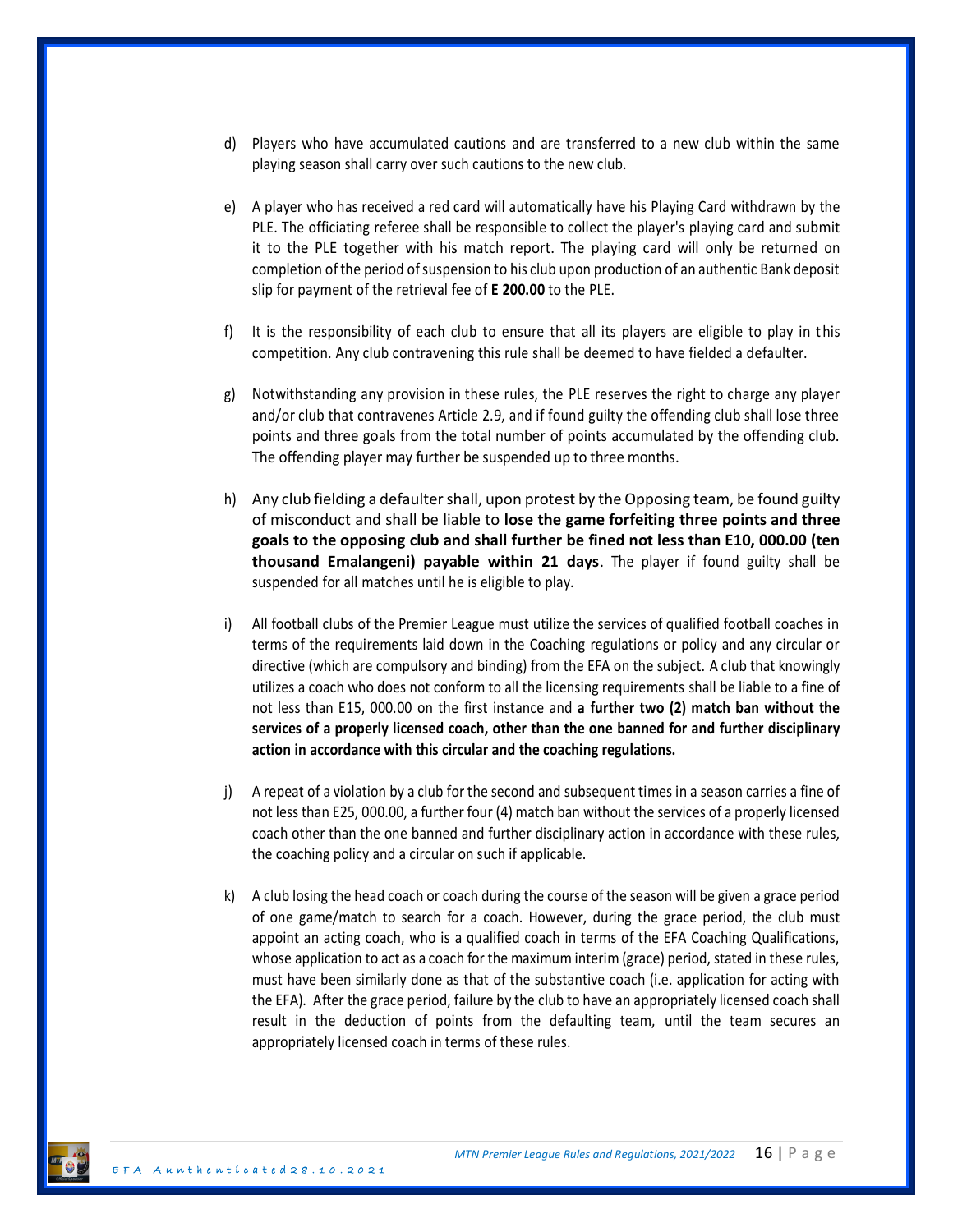- l) In view of the COVID-19 regulations, in particular the implementation of matches during the COVID-19 induced environment, the following scenarios shall apply where a player or member of a team delegation has tested positive:
	- i. As a principle, all COVID-19 positive cases will be isolated or quarantined in terms of the prevailing COVID-19 Protocols, as prescribed by government and/or pertinent health authorities;
	- ii. Where less than five (5) players have tested positive for the coronavirus (COVID-19 positive test), the affected players will be isolated or quarantined in terms of the COVID-19 protocols with the match continuing to play as scheduled;
	- iii. Where at least five players have been discovered to have tested positive for the coronavirus (COVID-19 positive test), the scheduled match shall be postponed and played at a later date, as will be determined by the competition organizers;
	- iv. A positive COVID-19 test for a team delegation member, other than (a) player(s), does not warrant a scheduled match to be postponed, unless it is established that the number of positive tests of such members are at least five (5) and that such members were in close contact with the players and/or team delegation qualifying to enter into Zone 1 and Zone 2 of the match venue.
- m) As a principle and regulation to the list of players for a match the following shall be guidelines to the feature of players for matches:
	- i. The start list must contain a minimum of 14 players and a maximum of 23 players, one of which must be a goalkeeper. If there are fewer than 14 players available, the PLE and/or EFA will consider the matter and may make exceptions on a case by case basis. The 11-first named players must start the match, and the remaining players on the start list are designated as substitutes. All goalkeepers and captains must be identified as such. At least one player must be a goalkeeper, up to a maximum of three, with the number 1 shirt reserved for one of them.
	- ii. If any of the first 11 players (starting players) named on the start list are not able to start the match for any reason, they may be replaced by any of the available substitutes. The replaced player(s) may no longer take part in the match, and the quota of substitute players shall be reduced accordingly. During the match, up to five (5) substitutes may still be replaced.
	- iii. If any of the substitutes named on the start list are not able to be fielded for any reason, the player(s) concerned may not be replaced on the bench by an additional player, which means that the quota of substitutes shall be reduced accordingly. During the match, up to five players may still be replaced.
	- iv. Although no longer eligible to play as a substitute, any injured or ill player (*unless it is COVID-19 related case*) who was removed from the start list may be seated on the substitute's bench, and if so, would then also be eligible for doping control selection.
	- v. No more than 23 people (11 officials and 12 substitutes) shall be allowed to sit on the substitutes' bench. The names of these officials must be indicated on the "Officials on the Substitutes' Bench" form to be provided to the match commissioner and must include, as a minimum, the head coach, medical doctor, COVID-19 compliance officer and team administrator. A suspended player or official will not be allowed to sit on the substitutes' bench.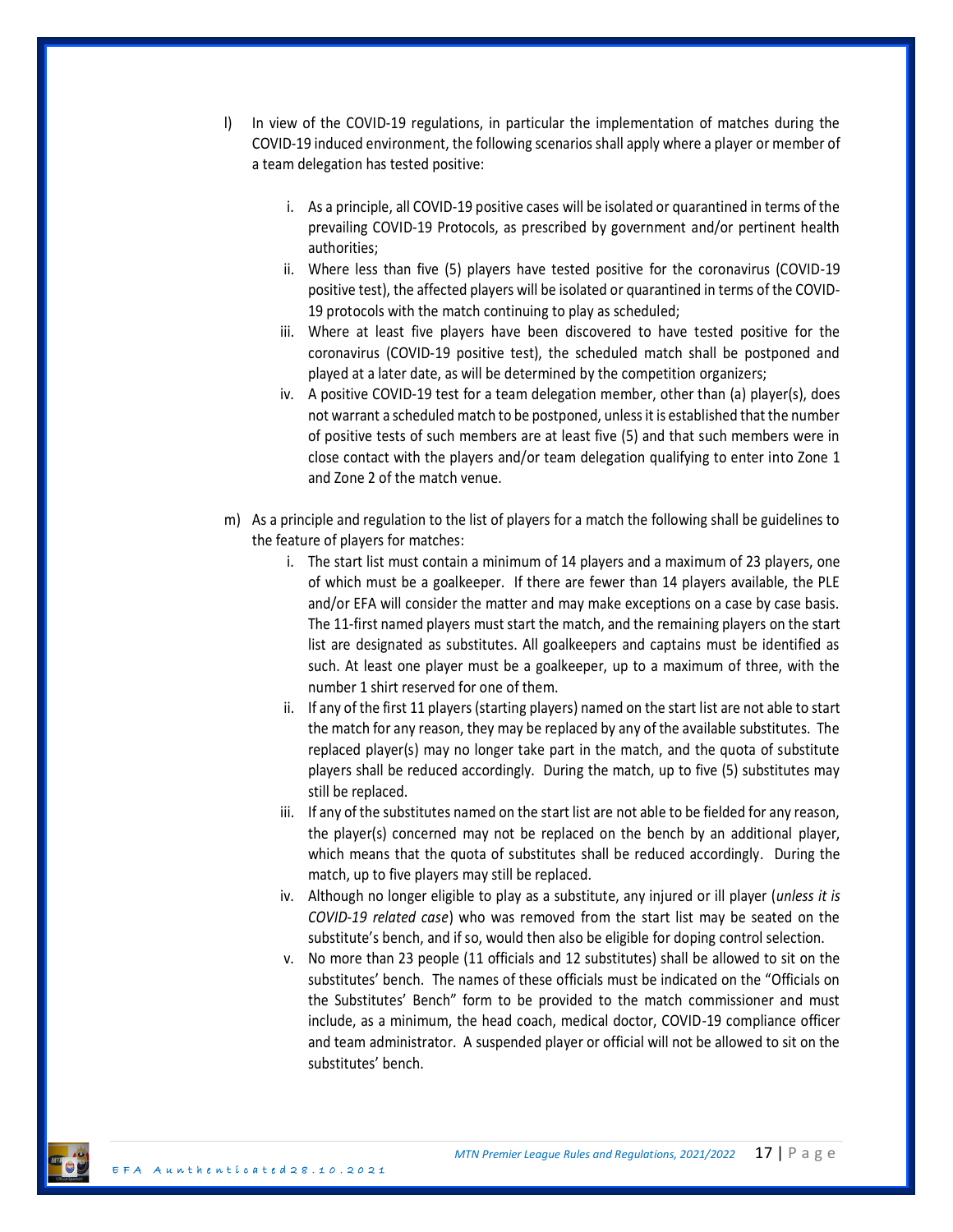#### **Article 7:OTHER UNSPORTING BEHAVIOUR AND VIOLENT MISCONDUCT**

- 1. Any club whose member(s), player(s), official(s) marshal(s) or supporter(s) engage in unsporting or violent misconduct either before, during or after a match shall be liable to punishment. The following offences shall be punishable in the following ways:
	- a) Invading the pitch before, during, and after a game by a supporters), fan(s), a marshal(s) or spectator(s) (unless authorized by official in a final) in celebration of a goal(s) - a summary fine of **E15000.00** by the PLE.
	- b) Threatening by conduct or words to assault or attempt to assault a referee, PLE official, player, club official, marshal, supporter, fan, spectator- a minimum fine of **E10,000.00** and a maximum fine of **E30, 000.00**. In addition, the offending club shall be ordered to compensate the victim for any financial loss incurred due to the assault by the DC.
	- c) Assaulting a referee, PLE official, player, club official, marshal, supporter, fan, spectator or the use of excessive force shall be punished with a fine of not less than **E40 000-00** by the DC. In addition, the offending club shall be ordered to compensate the victim for any financial loss incurred due to the assault
	- d) Uttering abusive or obscene or derogatory words, spitting or emission of saliva onto any person or directed towards a person - a minimum of **E25, 000.00 and a maximum of E40, 000.00** by the DC. This should also include players where players can incite fans, opposing players and officials, etc.
	- e) Use of provocative or insulting gestures or signals, unbecoming behavior or conspiracy or attempt to act to bring football into disrepute or inciting people to behave in a manner that brings the game of football into disrepute - a minimum of **E10, 000.00** and a maximum of **E30,000.00** by the DC.
	- f) Throwing objects of any kind onto the field of play or its surroundings or unto any person(s) thus assaulting or attempting to assault and invading the field of play - a fine of not less than **E10 000.00** by the DC.
	- g) Failure to control fan(s), supporter(s), official(s), marshal(s) a fine not less than **E25,000.00** by the DC.
	- h) Maliciously damaging or attempting to damage property in the stadium a fine of not less than **E 15,000.00**
	- i) Committing any act of violence of whatsoever nature not provided for in these Rules – minimum fine of **E 25,000.00**
	- j) To directly or indirectly interrupt, obstruct or disturb the normal proceedings of a match before, during or after the match – a fine of not less than **E 20,000.00** by the DC
	- k) Failing to conduct themselves in an orderly fashion and committing any other act of unsporting behaviour – a minimum fine of E15,000.00.

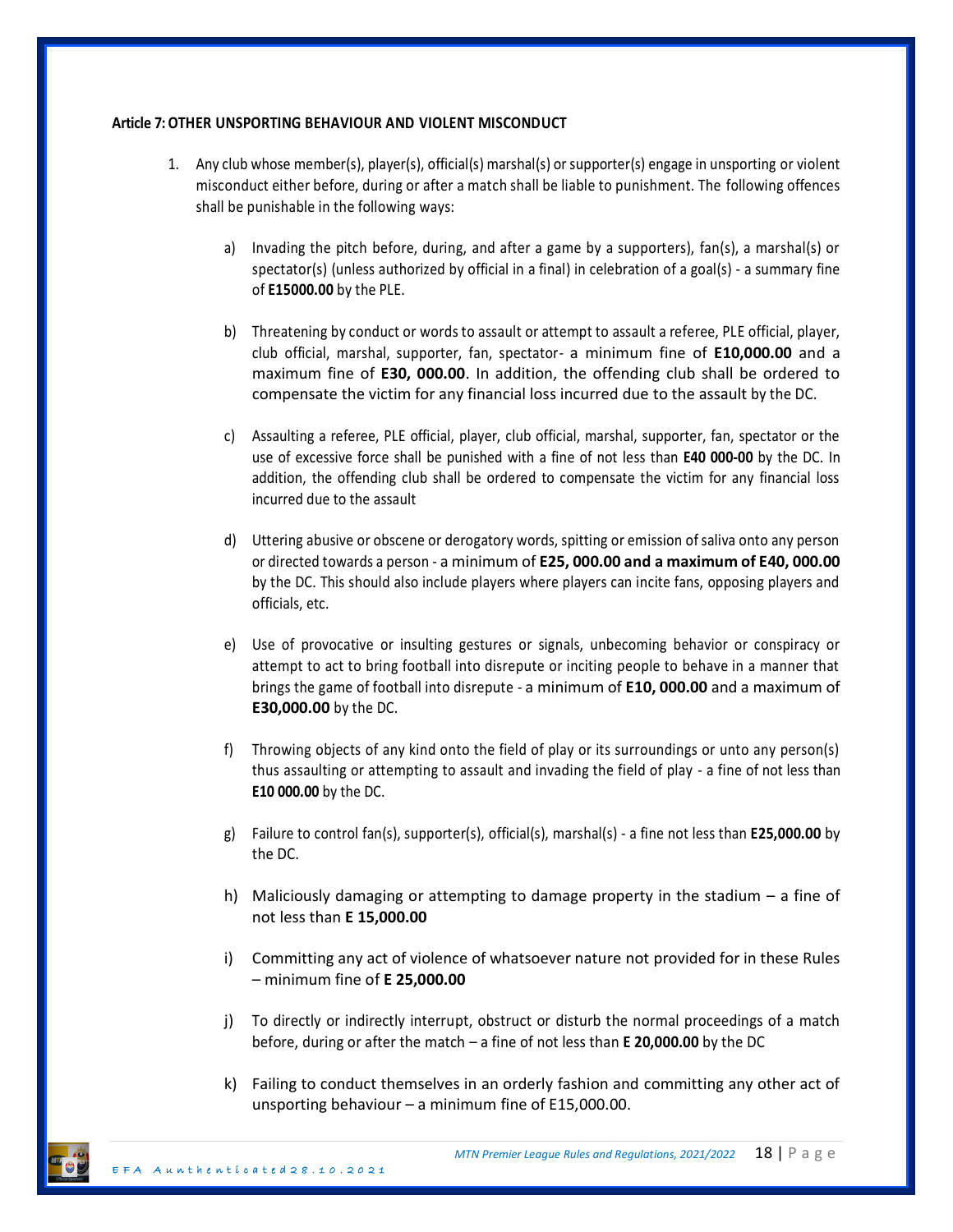- l) Refusal to adhere to any directives of the Executive Committee summary fine of E 20,000.00.
- m) Failure to comply with any of the regulations set out in the COVID-19 Regulations and COVID-19 protocols shall be punishable by a summary fine not exceeding E 20,000.00 depending on the severity of the breach.
- 2. Notwithstanding, the provisions of Article 7 (1) above, the PLE reserves the right to charge any player, official, marshal, supporter, fan, spectator positively identified by the Referee or Match Commissioner or PLE Official to have contravened any of Article 7(1) and if found guilty he/shall be punished in accordance with the EFA Statutes and/or the EFA rules and regulations or the EFA Disciplinary Code.
- 3. Member(s), player(s), official(s), supporter(s), fan(s), and spectator(s) shall include the following:
	- a) Any person wearing articles of a colour commonly associated with the colour of the offending club, e.g. scarf, badge, etc., and/or,
	- b) Any person who is seated at a stand or section of a stadium that is occupied by the followers of the offending club when the offence is committed and/or,
	- c) Any person known to the PLE Official to be a member, player, marshal, official, supporter or fan of one of the clubs and/or,
	- d) Any person who commits the offence in furtherance or support of the offending club's interest or favour.
- 4. Clubs are expected to post marshals in the stands to control their crowds and the marshals should police the proceedings and submit any offender to the police for criminal prosecution if they misbehave. Such incidents must be brought to the attention of the PLE official to serve as a mitigating factor in the case that the club is charged for misbehavior of its supporters, fans or members.
- 5. Use of any substance that is alien to, or is foreign to, a football field or stadium is not allowed, and:
	- a) It shall be an offence for a club, if its supporters, fans, officials and players, are seen using any substance that is alien to, or is foreign to, a football field or stadium. Any club identified by the Referee/Match Commissioner or the League representative committing this offence shall be summarily fined an amount of **E20,000.00** by the PLE.
	- b) The Referee's report/Match Commissioner/ Stadium representative's report shall provide conclusive proof regarding the use of substance as outlined in Article 7 (5) (a) above.
- 6. If a club appears before the DC for a second time on the similar charges of violence and if found guilty, the DC shall double the fine. Further to that a club shall lose three (3) points.
- 7. The PLE shall provide copies of the EFA Statutes to the members of the DC.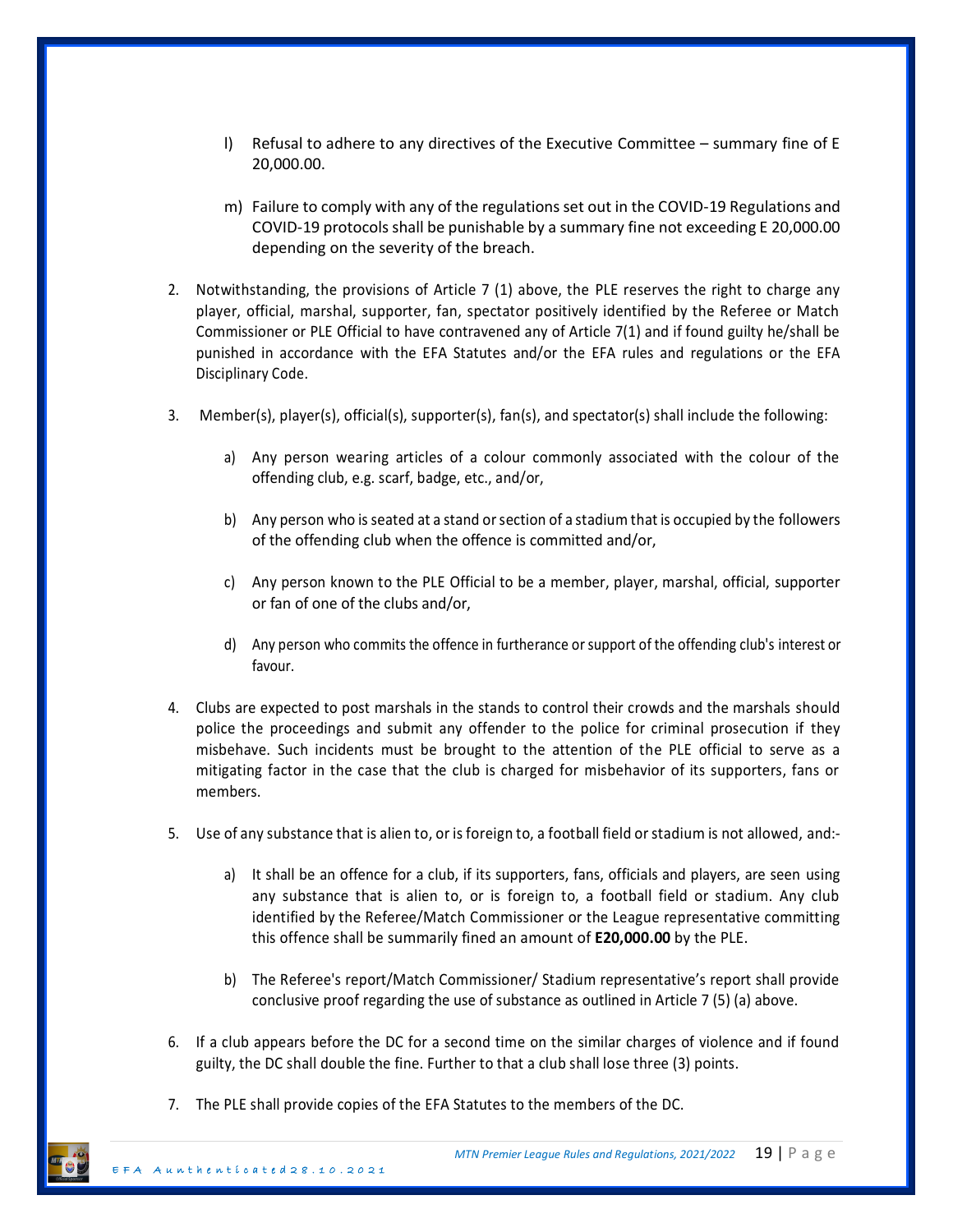- 8. The DC shall have power to sit over a case even if the other party is not represented if the DC is satisfied that such party was informed of the date, time and venue of the hearing. The decision of the DC shall be binding to all parties concerned herein.
- 9. In the event that a party has been properly served with the notice to sit for a hearing, and the matter has to be postponed due to the party's unavailability, the DC may order the said party to pay the costs related to the postponement of the case. Such hence proof of payment produced before the sitting.

#### **Article 8: POWERS OF THE DISCIPLINARY COMMITTEE**

- 1. Notwithstanding the above-mentioned disciplinary procedures, the DC shall have the liberty to use the disciplinary measures as outlined in the Rules and Regulations of the Statutes of the EFA.
- 2. Where these Rules do not prescribe any sentence for any transgression, misconduct or unsporting behavior, the DC shall exercise its discretion in meting out an appropriate fine or such other sentence as provided in the PLE and/or EFA Constitution. The amount of fine in such instances shall not be less than E 20,000.00.

#### **Article 9: SPONSORSHIP TERMS AND COMMERCIAL RIGHTS**

- 1. As a principle, EFA, in conformity with the EFA Statutes is the original owner of all rights emanating from all competitions in its territory, as a collective whole, as well as from any other related events coming under its jurisdiction, without any restrictions as to content, time, place and law. These rights include, among others, all kinds of financial rights, audiovisual and radio recording, reproduction and broadcasting rights, multimedia rights, marketing and promotional rights incorporeal rights (such as those pertaining to emblems) as well as rights arising under copyright law whether currently existing or created in the future, subject to any provision as set forth in specific regulations.
- 2. All participating football clubs must comply with the Media and Marketing regulations, including sponsorship terms and they must ensure that their members, officials, players, delegates and other applicable third parties also comply with these regulations.
- 3. All participating clubs shall wear outfits or soccer jerseys with the appropriate markings of the MTN logo on one sleeve of the soccer jerseys and on the shorts during all matches of this league competition. The badges shall be those designed and specified by MTN, and obtainable from the PLE Office in Mbabane.
- 4. Any club(s) that contravenes Article 9 (1) herein-above shall be liable to a sanction of a Summary Fine in the amount of **E20,000.00**.
- 5. All participating clubs shall avail any of their members/players to MTN for advertising Campaigns at no cost to the MTN Group. The use of players from the Premier League by the sponsor for advertising purposes shall be negotiated via the PLE office on a case by case basis.
- 6. No club shall have direct communication with the sponsor for whatever reason. Any breach of this rule shall be punishable with a fine of not less than **E40, 000.00**.

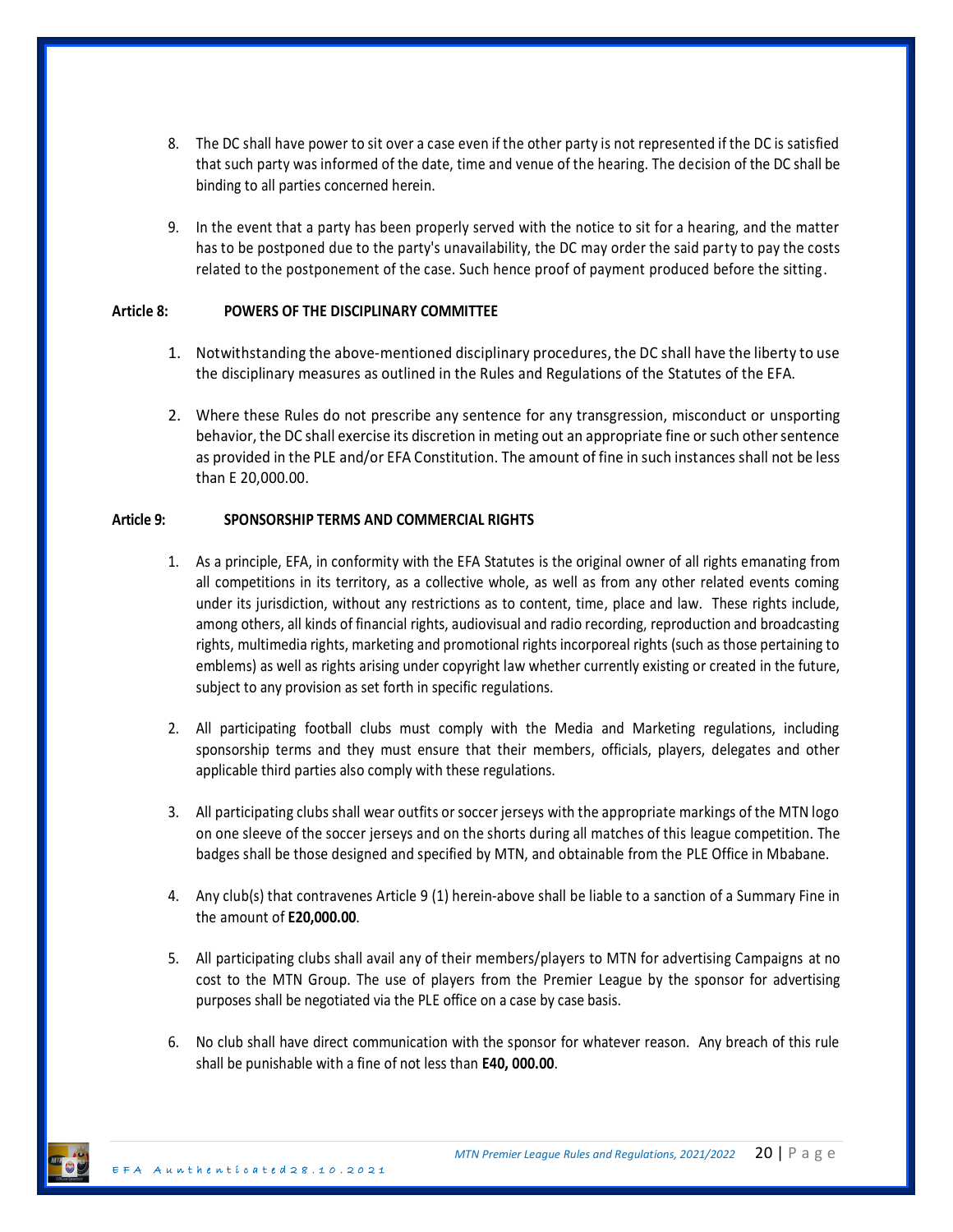#### **Article 10: PROTESTS, APPEALS AND FEES**

- 1. Clubs shall submit duly completed team list in eight (8) duplicates to the match officials on arrival at the match venue or stadium prior to the start of play, as regulated in these rules. Such list shall include:
	- a) The full names of Eleven (11) players starting the match;
	- b) The full names of Seven (7) substitutes which may be utilized during the match;
	- c) The full names-of seven (7) club officials positioned in the technical areas for the match.
- 2. Any protest involving defaulters shall duly be made immediately after inspection of both teams at the dressing rooms or such other allocated point of inspection in terms of these rules otherwise the protest shall be rendered null and void.
- 3. Any other protest shall be lodged with the referee at the time when it occurs; otherwise it shall be null and void. A decision taken by the referee during the course of the match shall not be subject to protest.
- 4. Both captains and the referee must sign the protest for acknowledgement. Should any captain refuse to sign the protest, the Referee and/or the Match Commissioner shall indicate that in his/their report(s).
- 5. Club captains shall not refuse to sign a protest lodged by another club. Offending clubs shall be summarily fined an amount of **E5, 000.00** by the PLE.
- 6. Confirmation of a protest in writing plus supporting evidence in duplicate must reach the PLE office **WITHIN TWO WORKING DAYS,** excluding Saturdays, Sundays and Public Holidays, after the match otherwise it shall be null and void. A bank stamped deposit slip for a **NON-REFUNDABLE PROTEST FEE** of **E3 000-00**  shall accompany the confirmation. The team that loses the protest shall be required to pay costs of the sitting as calculated by the PLE**.** A protesting club that fails to confirm its protest or abandons it shall be summarily fined **E5, 000.00** by the PLE.
- 7. Upon receipt of a protest, the PLE shall charge the offending party with committing the offence complained about and institute *a* disciplinary hearing as soon as possible, wherein the said protest shall be tabled before the DC for determination. The protesting club bears the onus to prove its case.
- 8. **The DC shall dismiss the protest if it is deemed frivolous or vexatious on the face of it, failing which the Disciplinary hearing shall proceed.**
- 9. The protesting club shall have the right to appeal against the decision of the DC not to entertain the protest or dismiss the protest in terms of these Rules.
- 10. The protesting club shall have the right to be presented and give evidence before the Disciplinary Committee hearing the charge/s against the offending party. The Premier League may subpoena any party under its jurisdiction and/or request the EFA to subpoena such person to give evidence or produce any book, paper or document at the hearing. The protesting club and the offending party shall have the right of appeal to the EFA Appeals Committee against any decision of the Disciplinary Committee.

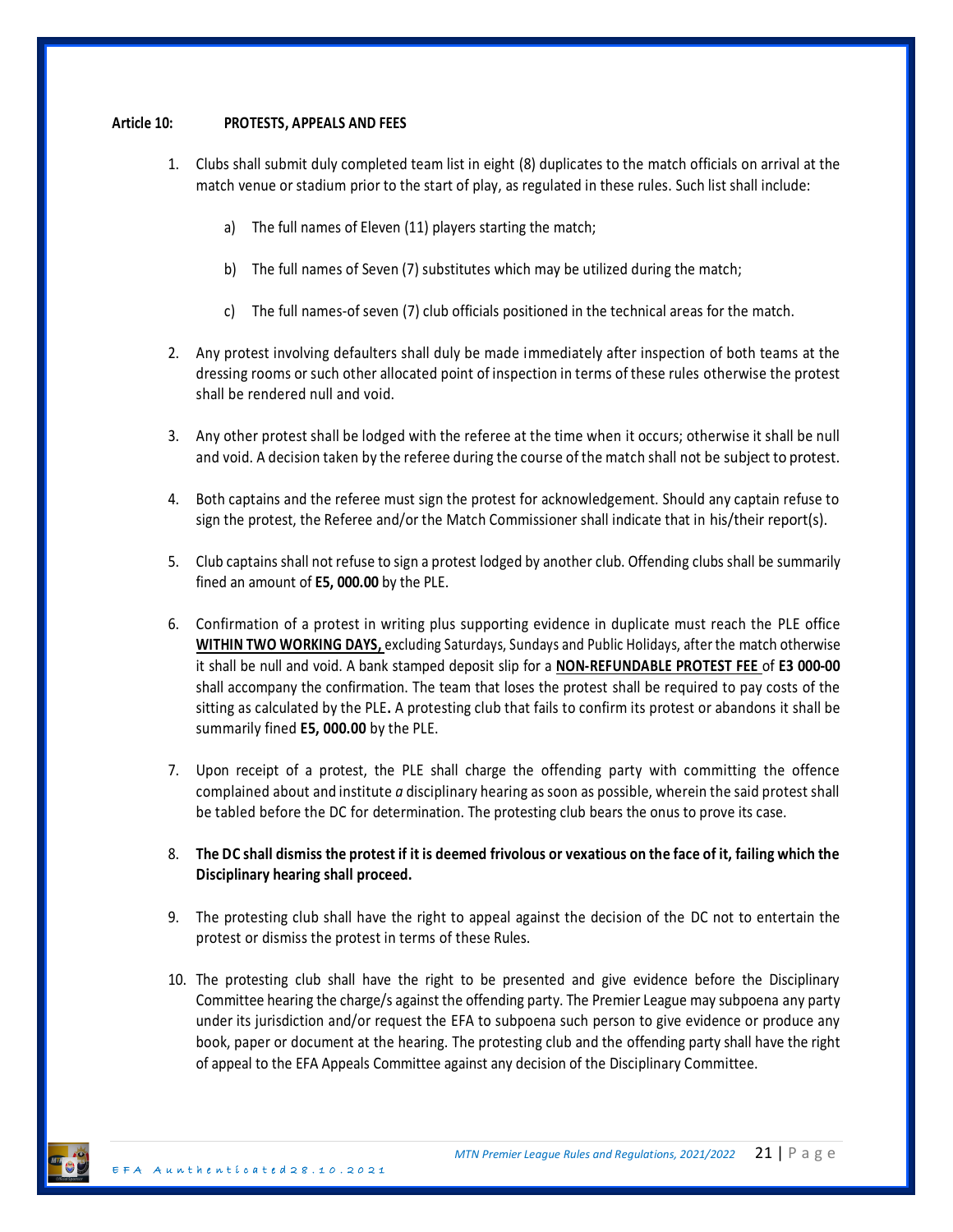- 11. A club may be represented by a person of their choice as per the FIFA and EFA statutes or regulations, provided the representative is not a former employee of the organization or if a former employee, he/she must have been at least three years out of the employment of the organization.
- 12. In the event that a party has been properly served with the notice to sit for a hearing and the matter has to be postponed due to the party's unavailability, the DC is empowered to order the said party to pay the costs related to the postponement of the case; that includes the sitting and traveling allowances of all concerned or in the event a club requests for postponement.
	- a) Such costs shall be calculated by the office and shall be payable to the office within seven (7) calendar days unless the next sitting has been set within a period less than the 7 days where the payment shall be made before the next sitting.
	- b) In the event the party having requested for the postponement fails to pay within the stipulated timeframe the case shall proceed with the club fined not less than E2,000.00 in addition to the costs in question.
- 13. A club which shall need to produce evidence from the office or any other EFA Member shall do so through the office and shall request such in writing.
- 14. Any club that has been found guilty shall pay all costs of the hearing (*e.g. DC sitting, prosecutors, their traveling expenses, half protest fee over and above the fine imposed*).
- 15. Any club that is not satisfied with the decision of the DC shall have the right to appeal. An appeal shall be made to the EFA Appeals Committee within **FIVE WORKING DAYS** after the written verdict of the DC; otherwise it shall be null and void. A non-refundable fee amounting to **E5, 000.00** must accompany the appeal.
- *16. Complaints shall not be treated as a protest nor shall it warrant for a hearing as it assists administration as they manage the competition.*

#### **Article 11: LEAGUE POSITIONS, RELEGATION AND PROMOTION OF CLUBS**

- 1. The number of points accumulated at the end of the second round shall determine positions in this competition. The final and officially completed log shall be binding on all clubs and officials, and will be used for the purpose of resolving disputes that should arise due to any unforeseen circumstances. A copy of the final and complete log shall be sent to all clubs by the PLE.
- 2. The football club accumulating the most points on completion of the league shall be declared the winner.
- 3. In the case of failure of 2 above, positions in the log will be determined by the head to head encounter(s) on the tying teams.
	- a) The head-to-head rule has as an inherent rule, the away-goal-rule. In the away-goalrule, the team that has scored more goals "away from home" wins, if the total number of goals scored by each team are otherwise equal. This away-goal-rule shall also be utilized in the determination of the log standings under the head-to-head rule at any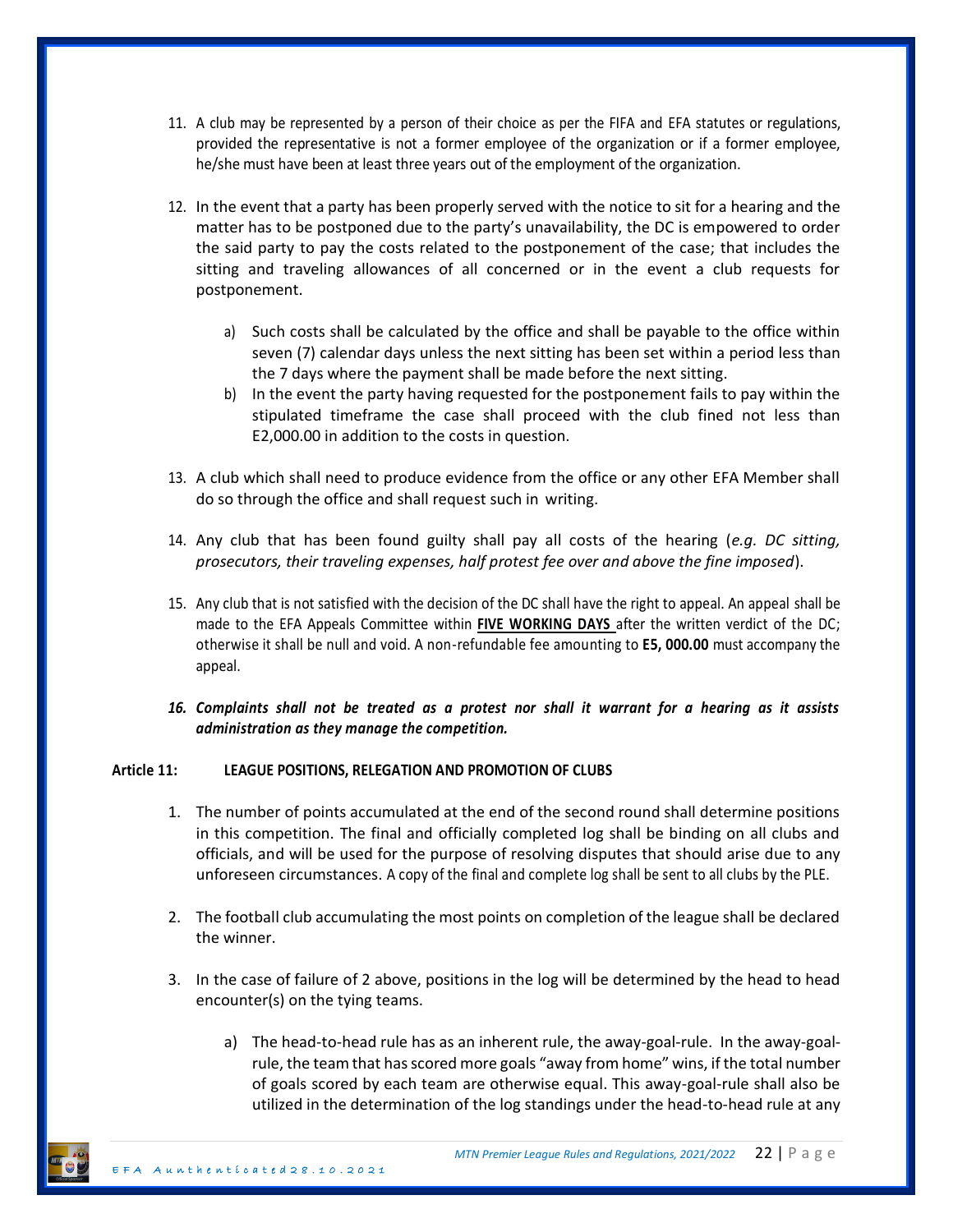point of the procession of the league matches, irrespective of whether the league has finished or not or the teams tying on points have played a single match.

- 4. In the case of the failure of 2 and 3, the positions on the log will be determined by the best goal difference.
- 5. If 2, 3 and 4 are not decisive, the club having scored the most goals shall be declared the winner.
- 6. If 2, 3, 4 and 5 fail to produce a clear position, and then a play-off match which shall proceed straight to penalties, if the game ends in a draw in regulation time (*90 minutes*) shall be played by the contesting clubs to determine the winner at a neutral venue.
- 7. The **four (4)** clubs that have the least number of points on completion of the league and/or positioned  $13<sup>th</sup>$ ,  $14<sup>th</sup>$ ,  $15<sup>th</sup>$  and  $16<sup>th</sup>$  in the final log standing, shall be relegated from the Premier League Division to the National First Division League. In determining the clubs to be relegated the format provided in Article 11(3), 11(4), 11(5), 11(6) herein shall be used.

## **Article 12: PROVISIONS**

The provisions of Article 11 and any other provisions related, is subject to any amendments and/or directives or decisions on the structure of the League as may be pronounced by the PLE or EFA, where applicable.

#### **Article 13: PRESS STATEMENTS AND REPORTS**

- 1. Each club shall be responsible for advertising its matches through the media. Clubs shall furnish the PLE with the name, addresses, E-mail, telephone and fax numbers, of the person who shall act in this capacity.
- 2. The PLE Chief Executive Officer shall be entitled to publish in the press, or in any other media, reports of activities related to the PLE League.
- 3. Clubs, officials, supporters, fans shall not publish or make statements that may bring the sponsors, the PLE and all its Sub-Committees into disrepute. Anyone or any club that commits this offence shall be brought before the DC for disciplinary action, and if found guilty, the person's) and/or the club(s) shall be fined an amount not exceeding **E20 000-00** by the DC.
- 4. A club shall release the coach and the captain to attend a compulsory pre and post-match interview at a venue determined by the league. Failure to attend by anyone of the two individuals shall attract a summary fine of **E5, 000.00** per incident, which shall be paid by the club. The fine shall increase by sum of **E5, 000.00**, for each repeated transgression by the offender.

## **Article 14: AFRICA CUP PARTICIPATION**

The log positions as at the end of this tournament shall be used to determine the top club that will be eligible to participate in the African Champions League. This may be amended from time

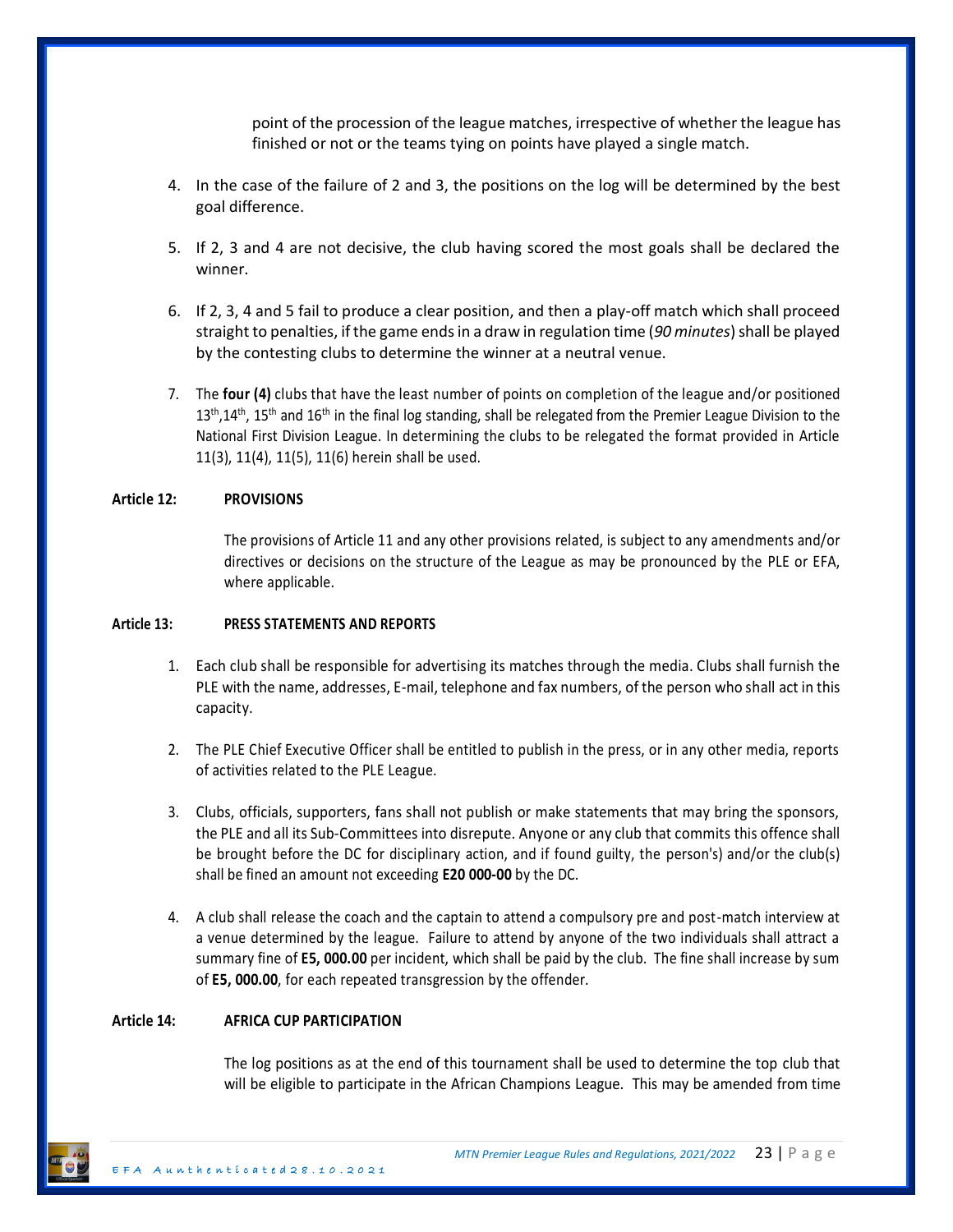to time as may be directed by the EFA in line with existent or intervening regulations regarding international participation of clubs under this league.

#### **Article 15: CLUB LICENSING AND COACH LICENSING**

#### **1. Principle**

As a principle, all football clubs of the Premier league must conform to the Club Licensing and Coach Licensing Regulations requirements to participate in the 2021/2022 Football Season competitions.

- 2. All Club Licensing application, registration, implementation, monitoring and sanctioning shall be done exclusively by the EFA in terms of the prevailing regulations for Club Licensing in line with the requirements of the CAF Club Licensing System. The PLE may decide to have additional requirements aimed at enhancing the professionalization of clubs and competitions under its auspices.
- 3. All football clubs of the Premier League must utilize the services of qualified football coaches in terms of the requirements laid down in these rules, the Coaching regulations or policy and any circular or directive (*which are compulsory and binding*) from the EFA on the subject.
- 4. **Applicable Coaching Licenses for Premier League in the 2021/2022 football season**
	- a. All Coaches of the PL Football Clubs, shall possess, **as a minimum requirement, the following:**
		- i. **All Head Coaches must possess the CAF A license or EFA Diploma Coaching Certificate and must be members of the EFA (***through the recognized Coaches Association***),** to qualify to be licensed and sit in the Technical Area (*bench*) during a football club's official competitions matches for the 2021/2022 football season.
		- ii. **All Assistant Coaches must possess the CAF B license and must be members of the EFA (***through the recognized Coaches Association***),** to qualify to be licensed and sit in the Technical Area (*bench*) during a football club's official competitions matches for the 2021/2022 football season
		- iii. Fitness and goalkeeper coaches should possess, as a minimum, basic certificates in physical conditioning or fitness coaching and goalkeeping respectively.
- b. All Coaches, irrespective of whether they are Head Coaches, Assistant Coaches, Fitness Coaches or Goalkeeper Coaches shall submit the valid Coach License Cards (*Card with License Number*) in the name of the football club in question (*attained from the EFA in terms of the applicable coaching regulations or directives and payment of a E50.00 license fee with the EFA*), at the card checking point of the team/club, as is the case for team players. It is therefore a must, that all coaches shall carry their Valid License Cards to their club's respective matches.
	- i. For the 2021/2022 season; Coaches or football clubs/teams whose coaches have not yet attained the minimum CAF A License or Diploma in Coaching Certificate may be allowed to coach on condition they fulfill the following exclusive criteria: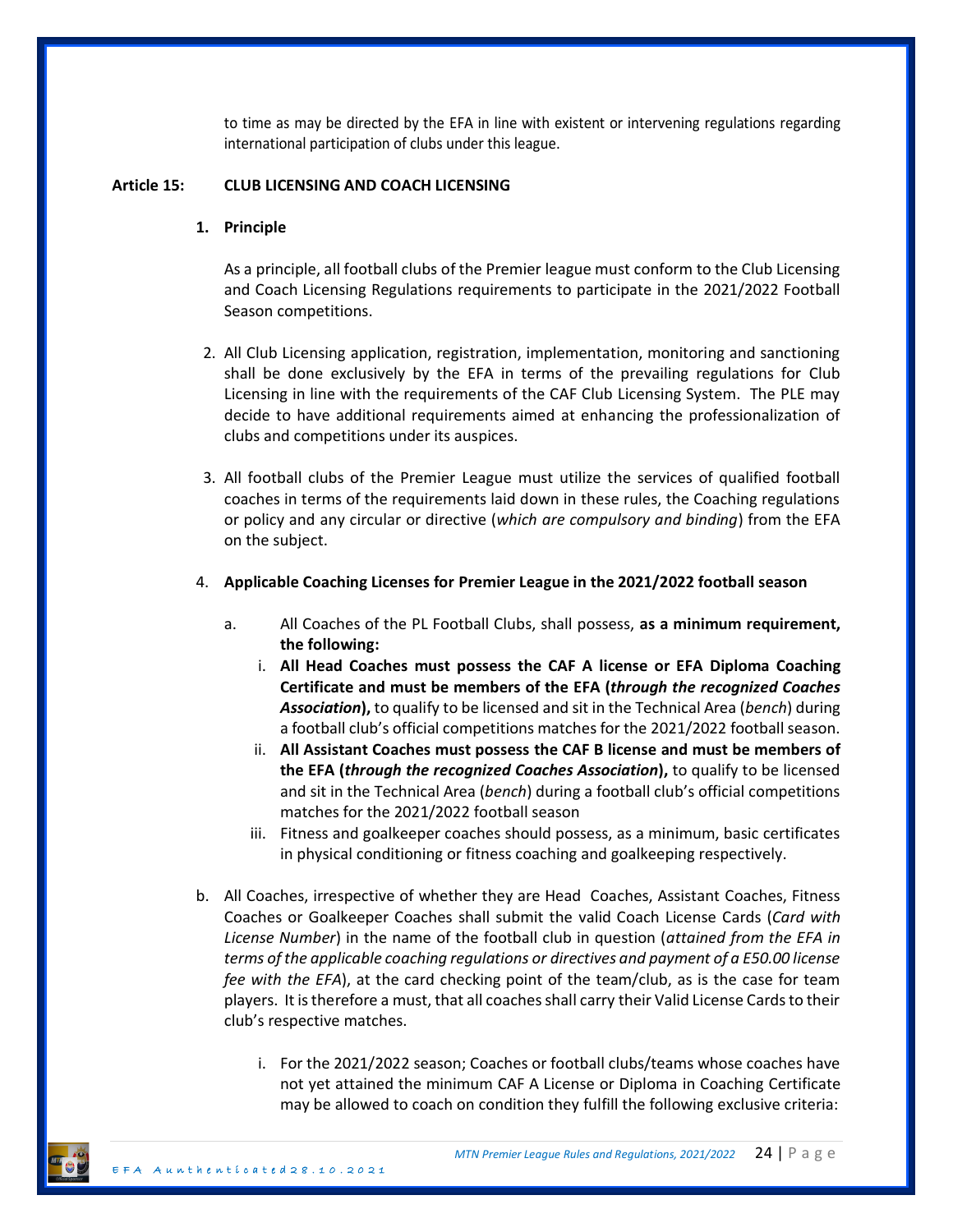- 1. The coach is attending or in an ongoing CAF A License or EFA Diploma Coaching Course; or
- 2. The coach has submitted his/her registration to the EFA Technical Director for training towards the attainment of the CAF A License or EFA Diploma Coaching Certificate with proof of payment for the course fees, in possession of both the club and coach. A receipt of payment generated from the EFA Finance Office is the authentic proof of payment.
- ii. Upon satisfaction of the above requirements, coaches shall be accorded Provisional Licenses to coach as student coaches; licenses which are also attainable from the EFA Licensing department upon payment of E50.00 license fee.
	- iii. Names submitted for the purposes of training towards the minimum required license must have been received by the EFA and approved (*with a license card*) before the first match of the club in the current season or the match for which the coach has been engaged to coach the club (*in the case of newly hired or engaged coaches or those coaches engaged in the middle of the season or competition*), at the latest.
- c. Failure by both the club and the coach to conform to these directives shall deprive the club from having the service of its coach at the technical bench and attract further sanctions for any match the club plays without a qualified licensed coach, or presence of an ineligible coach, sanctions which are articulated in this article. The same applies to the coach in question.
- d. Coaches that do not conform to all of the above-mentioned requirements (*i.e. all the provisions of article 14 (1-4) in full, shall be ineligible*) and that such ineligible coaches and the club/team that will utilize such coaches or violate the provisions of these rules shall be sanctioned in terms of these rules and any other sets of regulations and directives as they relate to the subject.

## **5. Membership of coaches with the EFA**

- a. As a principle, all coaches practicing as coaches of clubs or teams, irrespective of whether they are student coaches, in competitions under the territory of the EFA, must be members of the EFA.
- b. All coaches are therefore expected to have been fully paid up members of the EFA, through the Eswatini Football Coaches Association (EFCA) at the instance of the registration of the coach for the 2021/2022 season and License Card (*Coaching License*).
- c. In view of the fact that a body or an organization for coaches, recognized and in membership with the EFA already exists, in the frame of the Eswatini Football Coaches Association (EFCA), coaches must have subscribed and be up-to-date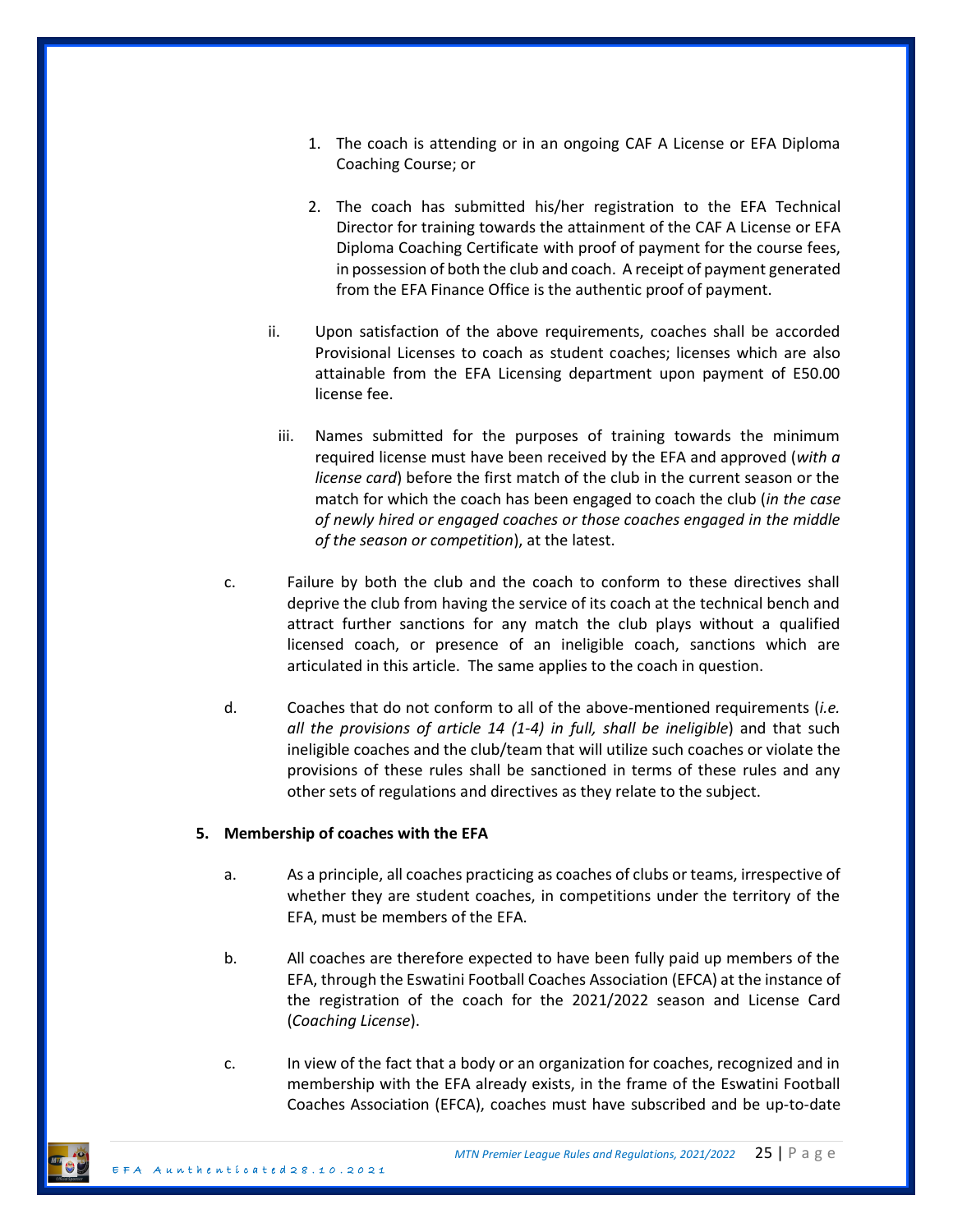with their subscriptions or membership by the effective date. The registry of coaches with the EFCA shall provide proof of the status quo on the membership database of coaches in the country.

d. Coaches who shall be found not to have conformed to this requirement shall not be allowed to sit in their Technical Areas or specific areas in the vicinity of the field of play during their respective clubs' official matches, until the requirement has been met in full. Coaches are liable to further sanctions as may be determined by these rules and/or the Coaching Regulations and Policy and/or disciplinary body of the EFA in view of the EFA, CAF and FIFA statutes, regulations, directives and disciplinary code as they relate to this subject.

## 6. **Restriction of coaches and ban from the team's Technical Area at the match venue**

- a. In principle, the Technical Area is under the control of the Head Coach and only the Head Coach and/or his/her assistant(s) are allowed to make movements or coaching gestures around the Technical Area in line with the Laws of the Game and in pursuit of their professional work.
- b. All other personnel, that is, medical attendants, players and other officials and support staff are not allowed to make any movements, unless specifically required to do so in conformity to the Laws of the Game, i.e. players required to warm-up; or medical assistants requested by the referee or match officials to attend to an injury; or officials required to perform a specific function by the referee or match officials in pursuit of the Laws of the Game.
- c. No coach and/or his/her assistants who have been banned shall be allowed to sit in the Technical Area or be allowed to make movements or sit in specific areas of the match venue. In this view a coach who has been banned from coaching his club in a particular match shall sit in the general stands.
- d. A suspended coach shall not sit in the VIP areas of the match venue or any other areas dedicated for such in venues without such demarcations.
- e. A coach sitting in the general stands shall not be expected to be seen to make coaching gestures and/or shouting or communicating instructions to his technical bench or team in the field of play. The coach shall further not be allowed into the dressing rooms or an area designated for such at half-time or access to the team at the instance of any recess provided in terms of the Laws of the Game.
- f. Executive Committee members of EFA, EFA member associations (*except the coaches association*) and leagues; full-time employees of EFA, member associations and leagues shall not be allowed to practice as coaches for football clubs, even if they qualify. No license shall be granted to them.

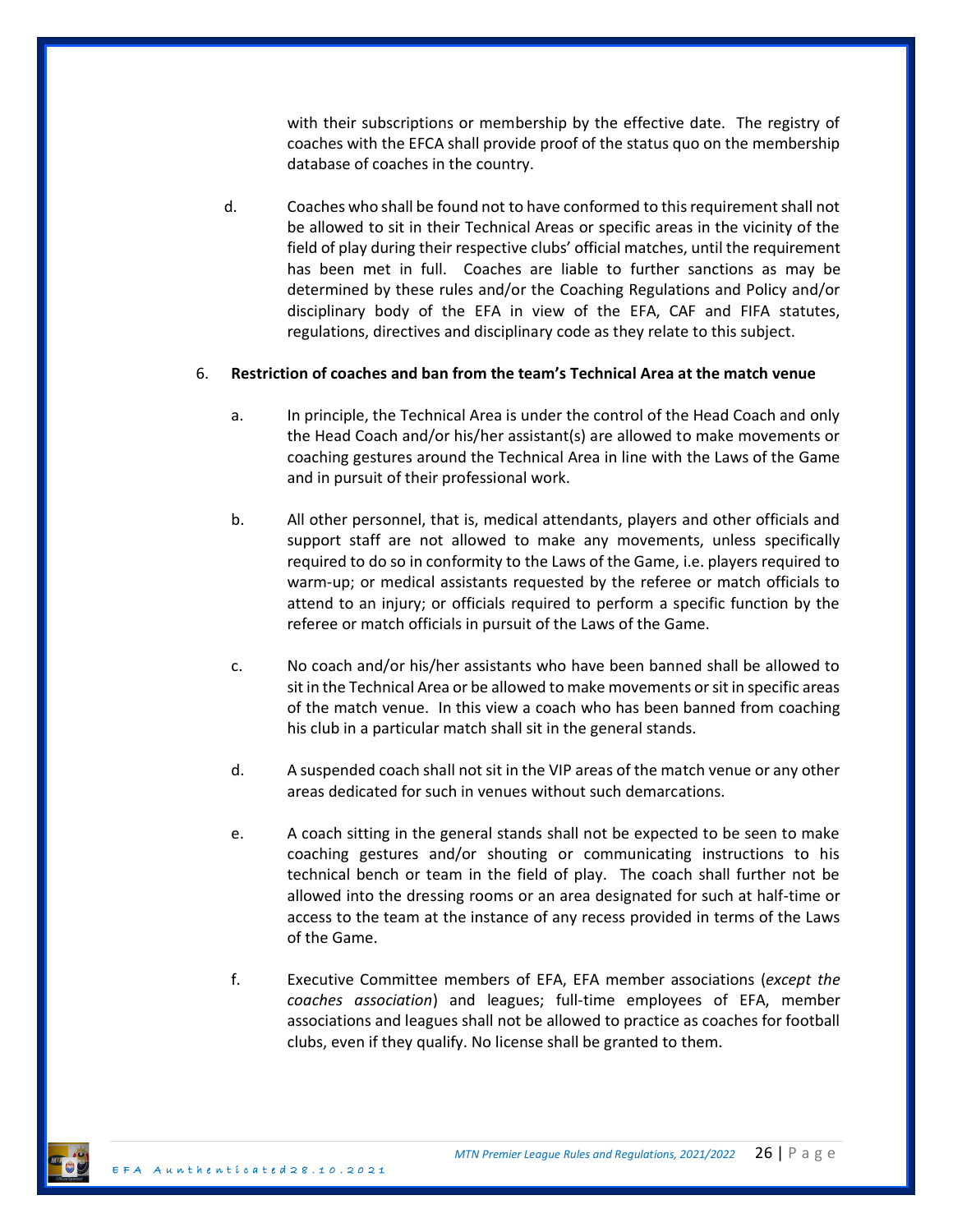## 7. **Requirements for Foreign Coaches**

- a. As a principle, all foreign coaches who are sought or who wish to practice coaching in the country at the level of the Premier League shall be expected to possess the minimum applicable License requirements applicable in the Premier League.
- b. Further to the above and as a principle, foreign coaches, are expected to have applied for and obtained work permits from the Government of the Kingdom of Eswatini (*Immigration Department of the Ministry of Home affairs*) before being allowed to practice as coaches of football in the country.
- c. Foreign Coaches, over and above their requirements of obtaining work permits and other immigration requirements in conformity to the laws of the country, shall be expected to abide by all the requirements of these rules and that of the Coaching Policy and directives relating to such.
- d. EFA shall not grant permission to a foreign coach who shall not satisfy the requirements of these rules and that of the Coaching policy and applicable directives. In the quest to ascertain the qualifications of a foreign coach, the EFA, if not satisfied with the qualifications presented before it, may decide to give the coach an Oral, Theoretical and Practical Examination equivalent to the minimum License qualification of the Premier League or National First Division League or of the EFA Diploma Coaching Course, to determine if the coach may be allowed to practice coaching in the territory of EFA.
- e. Neither the coach nor the club which seeks services of the coach shall refuse the undertaking of an examination. A coach who refuses shall automatically be banned from practicing as a coach in any league of the country whilst the club, if found guilty, shall be liable to a fine and any further sanctions as may be determined, relating to this subject.

## 8. **License, Validity, Suspension and Withdrawal**

- a. A Coaching License (*Card*) is valid for only one football season.
- b. All coaches shall be expected to make an application for a renewal of a License in the following season and at the beginning of every subsequent season.
- c. A license may be suspended or withdrawn on account of a default or a misrepresentation by the coach as may be determined by the disciplinary body or licensing body.
- d. A license shall be automatically suspended on the suspension of a coach, on sanctions relating to football.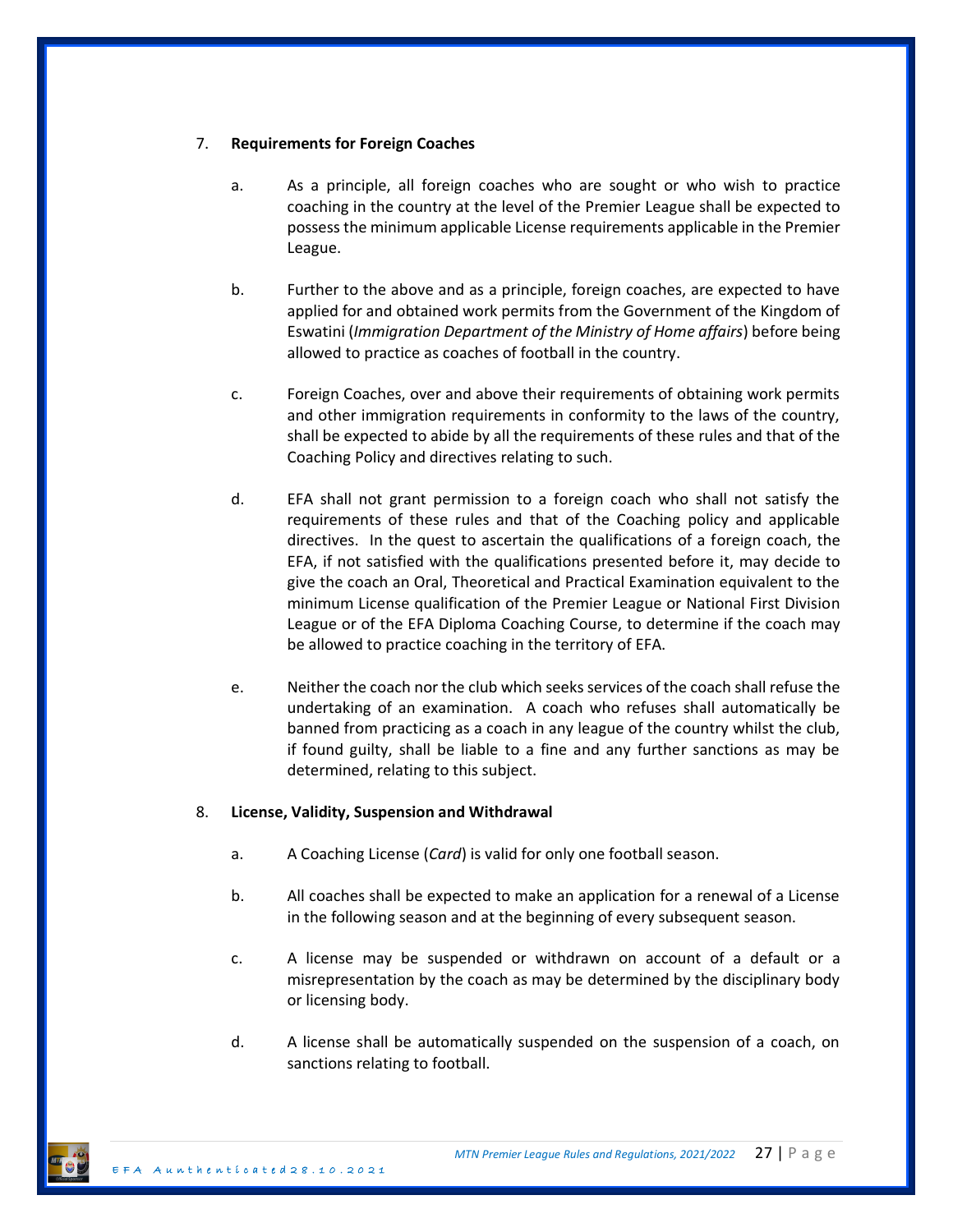e. A license shall be withdrawn on account of perpetual violation of the provisions of these rules, the coaching regulations and any other applicable directives on the subject.

## 9. **Sanctions to defaulting Coaches and/or Clubs**

- a. In principle, all coaches and clubs shall be expected to observe the directives and requirements of these rules, regulations, the Coaching Policy and directives (*circulars*).
- b. The following shall be the sanctions for the violation of the provisions and/or directives of these rules, the coaching policy and applicable directives. Further sanctions shall be contained in the Coaching Policy Document.
	- i. A coach that has been banned from sitting in the Technical Area or banned from coaching his club in a particular match (*as stated in these rules*) shall sit in the general stands. No coach that has been banned from coaching a club shall sit in the VIP areas of the match venue.
	- ii. A banned coach sitting in the general stands shall not be seen to make coaching gestures and/or shouting or communicating instructions to his technical bench or team in the field of play for the duration of the match for which he or she is banned.
	- iii. The coach shall further not be allowed into the dressing rooms at halftime nor access to the team at half time, in the cases of venues where there are no dressing rooms nor access to the team at the instance of any recess provided in terms of the Laws of the Game.
	- iv. A Coach failing to observe sections 9 (b) (i-ii), of these article rules, shall be liable to a fine of not less than **E10, 000.00** and be further banned for two (2) matches when he or she finally conforms to the requirements. Further sanctions as may be determined by these rules, the Coaching Regulations and Policy and/or disciplinary body of the EFA in view of the EFA, CAF and FIFA statutes, regulations, directives and disciplinary code as they relate to this subject may be meted to the coach.
	- v. A repeat of a violation by a coach for the second and subsequent times in a season carries a fine of not less than **E15, 000.00**, a further four (4) match ban once conformed and further disciplinary action as stated in 9 (b) (iii) shall be meted to the coach.
	- vi. A club that knowingly utilizes a coach who does not conform to all the licensing requirements applicable to its respective league as stipulated in these rules, the Coaching Policy, circular and/or directives on this subject, shall if found guilty, be liable to a fine of not less than **E15, 000.00**, a further two (2) match ban without the services of a properly licensed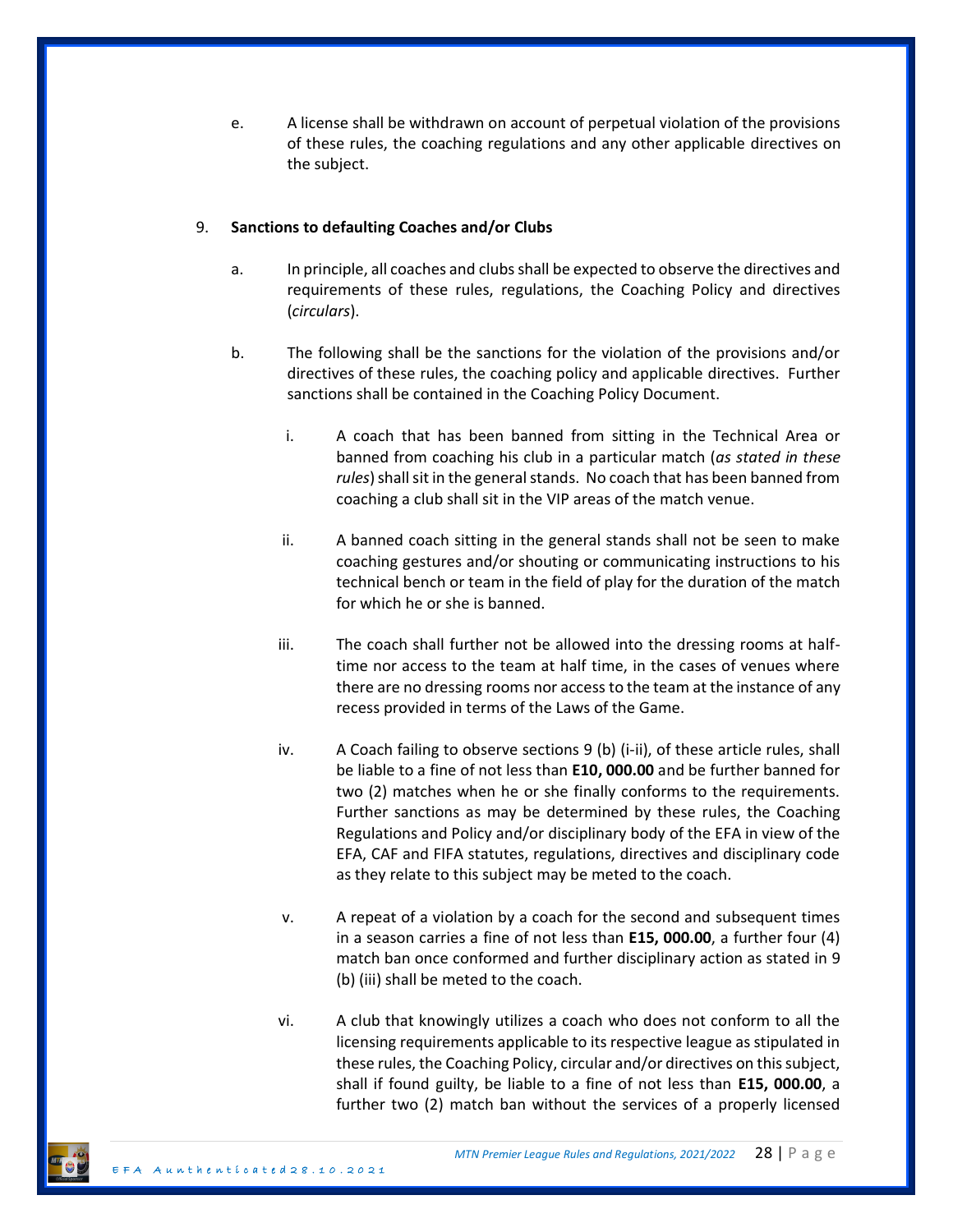coach, other than the one banned for and further disciplinary action in accordance with this circular and the coaching regulations.

- vii. A repeat of a violation by a club for the second and subsequent times in a season carries a fine of not less than **E25, 000.0**0, a further four (4) match ban without the services of a properly licensed coach other than the one banned and further disciplinary action in accordance with these rules, the coaching policy and a circular on such if applicable.
- viii. A club losing the head coach or coach during the course of the season will be given a grace period of one game/match to search for a coach. However, during the grace period, the club must appoint an acting coach, who is a qualified coach in terms of the EFA Coaching Qualifications, whose application to act as a coach for the maximum interim (*grace*) period, stated in these rules, must have been similarly done as that of the substantive coach (*i.e. application for acting with the EFA*). After the grace period, failure by the club to have an appropriately licensed coach shall result in the deduction of points from the defaulting team, until the team secures an appropriately licensed coach in terms of these rules.
- ix. Perpetual defaulting coaches will have their licenses withdrawn, if already in possession, be black listed and face expulsion from all football activities under the auspices of EFA.
- x. Perpetual defaulting clubs will have their licenses withdrawn or meted with sanctions as may be decided by the relevant authority, including the deduction of points for matches of a league competition or disqualification in the case of a knockout competition or tournament.

## 10. **Waiver of requirement in a particular match**

- a. If for reasons beyond the control of the coach, the registration office has not produced a coach license card, the structure responsible for the monitoring and implementation of these directives shall be accorded, by the EFA, with a communication wavering the possession of the card or applicable requirement for only the specific match(es) affected.
- b. A waiver, may be accompanied by specific conditions which shall be conformed to without fail and shall be binding to all parties.

#### 11. **Monitoring and Implementation body**

a. EFA has tasked the Premier League, the Referees Committee, the Competitions Committees and match officials to monitor the application and observance of these rules, Coaching Regulations and Policy and circular, as they relate to this subject, where all coaches shall be expected to produce their licenses with the Match officials of their respective matches for verification.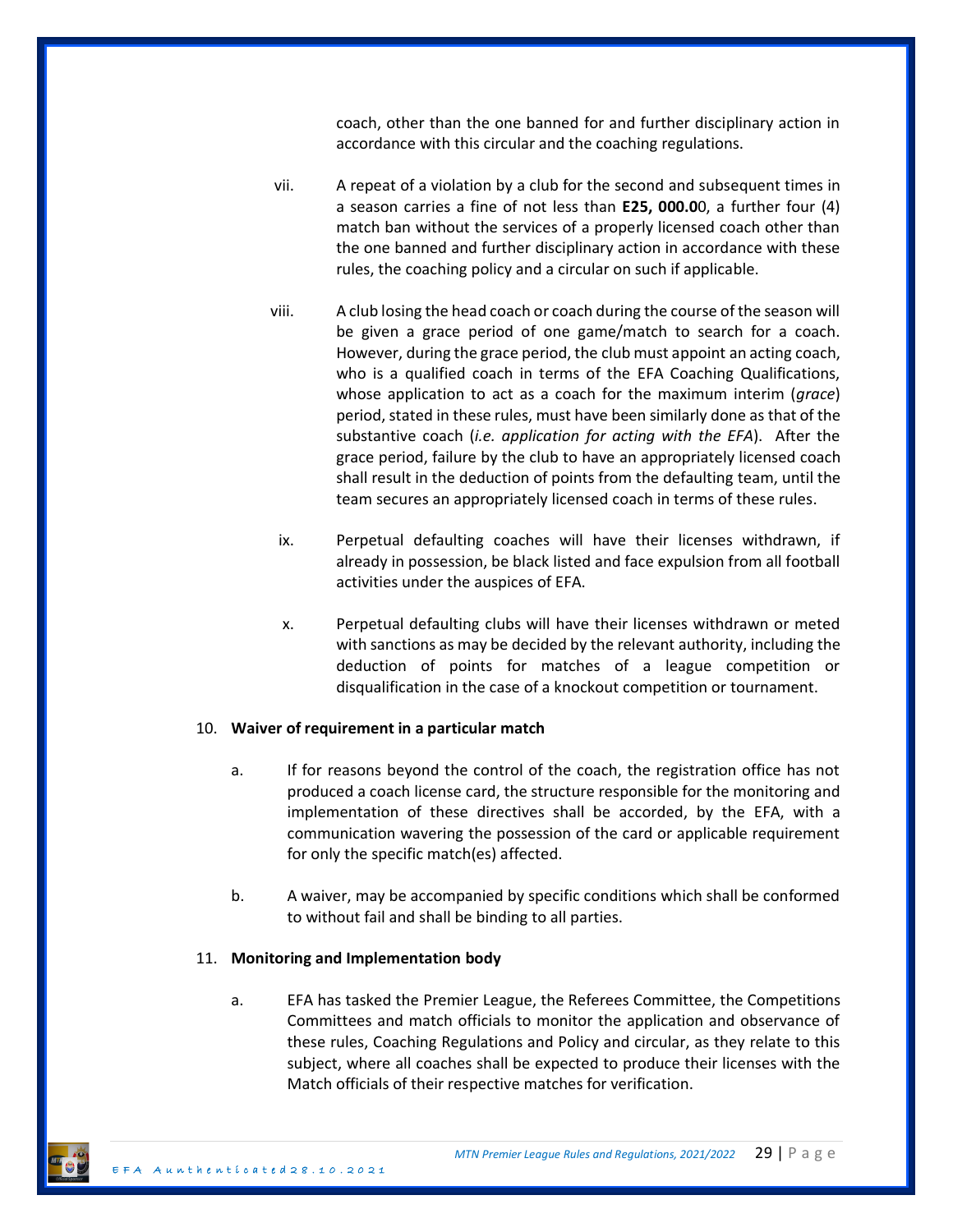- b. It shall be the duty of the coach and/or club in question, to ensure that a coach's license is valid and verified for every match.
- c. The match commissioners, match supervisors or equivalent or officials tasked for this purpose, are expected to complete, together with the other match reports, a report on the coaching licensing application and submit it to the regional association office, for use in the disciplinary action on the coaches and clubs with respect to the subject of club or coach licensing.
- d. EFA reserves the right to do spot checks and//or mete sanctions, where omissions have occurred.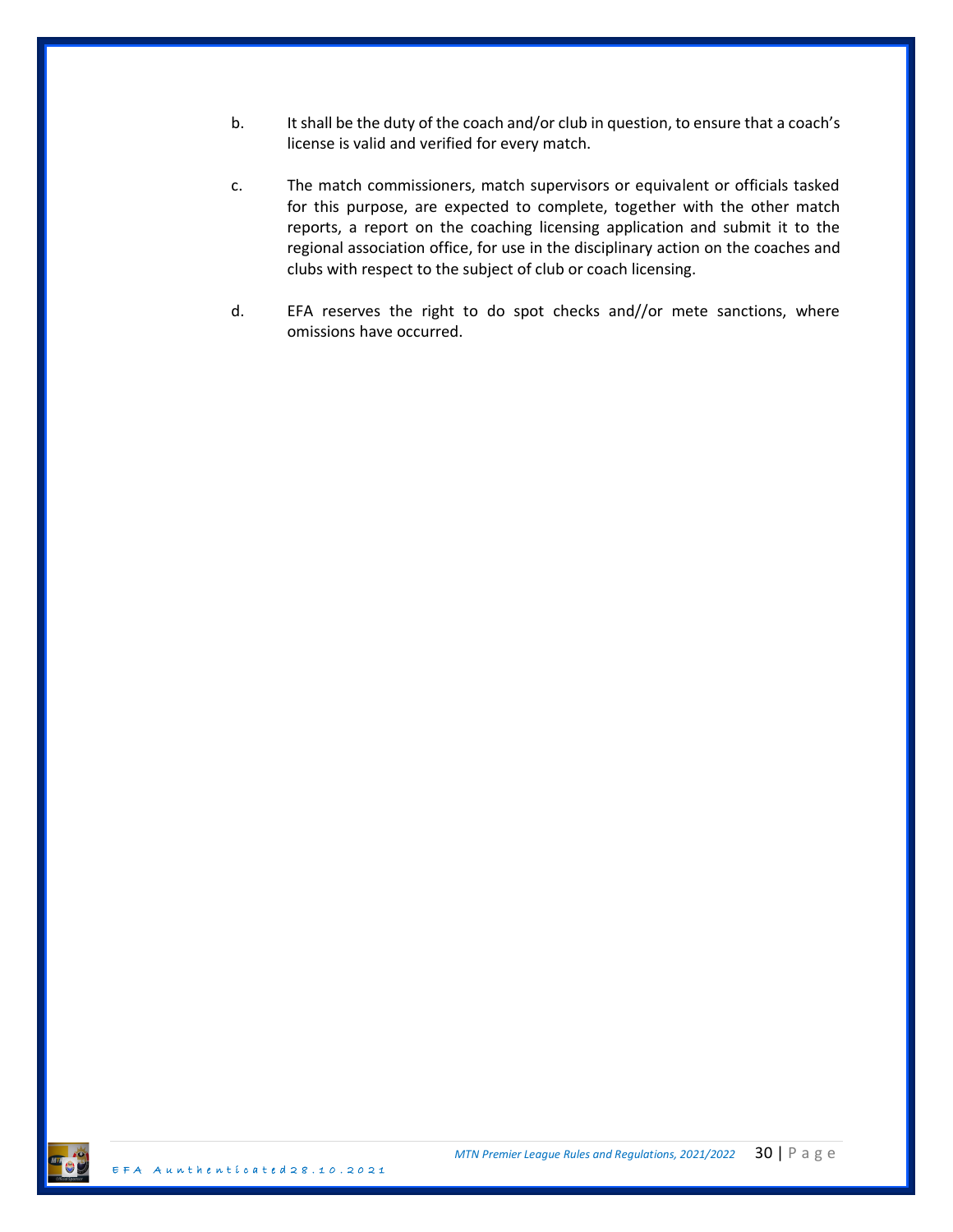#### **Article 16: GENERAL**

- 1. Entrance fees at all matches shall be a minimum of **E20-00** and a maximum of **E50-00.** Children below the age of 12 years will be charged half. For high profile single header games; the charge shall not exceed **E40.00** and/or in case of a double header; the entrance shall not exceed **E50.00**.
- 2. The PLE shall collect 20% of the gross gate takings from all matches played in this tournament.
- 3. The home clubs shall always provide adequate change at all their matches.
- 4. The host club shall provide enough personnel to collect gate takings in all their fixture games. These gate men/women must be available at the stadium with the change at least Two hours before the start of the game.
- 5. In the event of any dispute or conflict arising from these rules then the Constitution of the PLE shall take precedence and if the PLE Constitution does not assist then the EFA Rules and Regulations and/or the EFA Statutes shall take precedence.
- 6. Failing to attend an official event and or official meetings shall result in a summary fine of ten thousands Emalangeni(E10.000.00)

#### **Article 17: PAYMENTS TO THE PLE**

- 1. All clubs are directed to utilize the PLE Cheque Accounts held at Swazi Bank, Mbabane Branch when making payments; For affiliation and registration; **77022831533 ;** for protest fees, **77022831517**; and for fines, **77022831576**.
- 2. After making a deposit, electronic transfer the club should proceed to the PLE office with the proof of payment, where they shall be furnished with a PLE receipt by the Accounts/Administration Officer, as acknowledgement of payment/deposit. **CHEQUE DEPOSITS ARE NOT ACCEPTABLE.**
- 3. Fines imposed by the PLE to club (s), player (s) and/or official (s) are payable within twenty-one (21) days. The PLE shall the have power to suspend the defaulting club (s), player (s) and/or official (s) for nonpayment. Such dues are subject to the normal rates of interest as may be determined by the PLE.

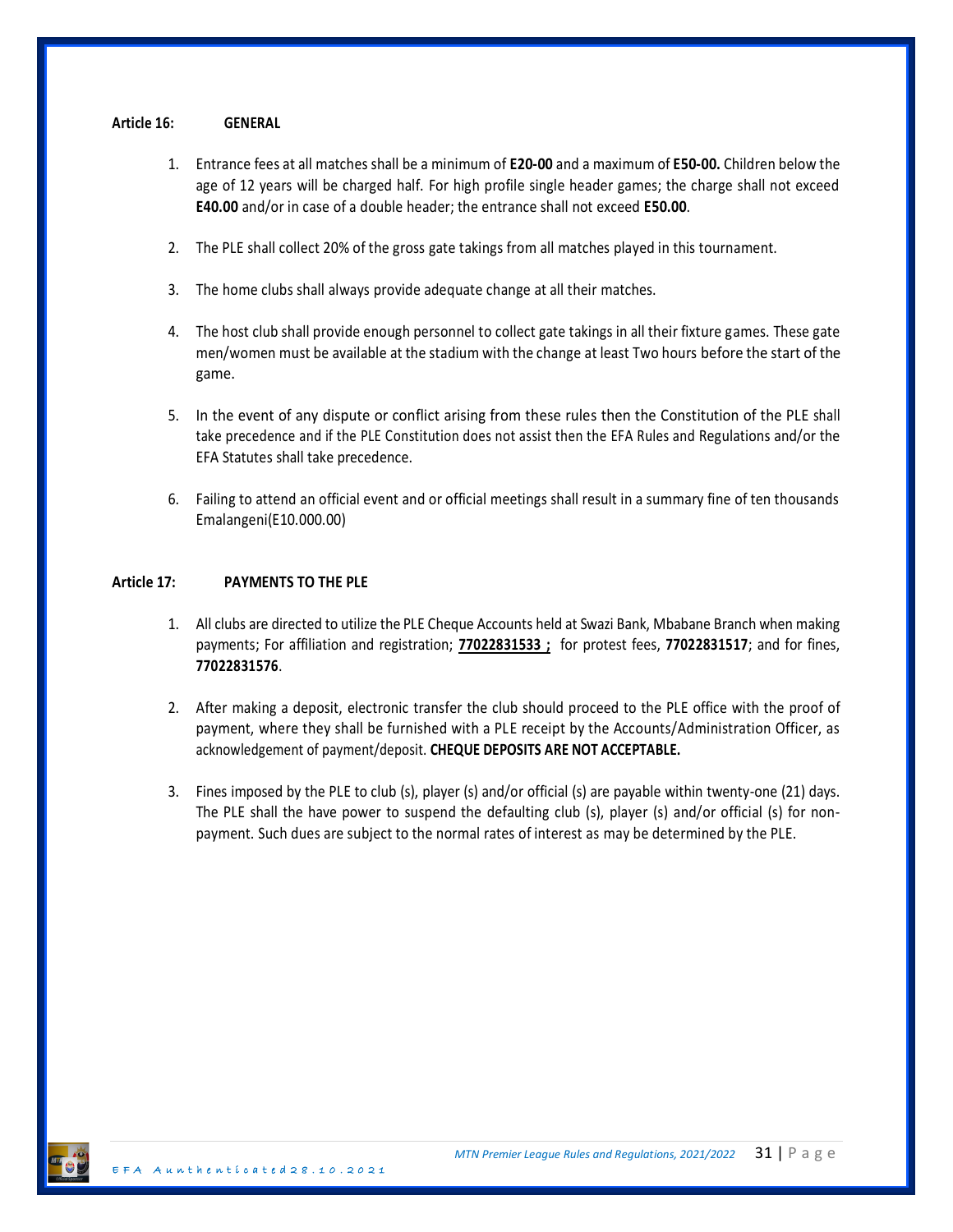## **APPENDICES**

## **Appendix 1: PRIZES AND AWARDS**

1. An amount of **E 3,975,000.00** shall be disbursed towards the payment of cash prizes to the winning teams as follows:-

| <b>Position</b>                                  | <b>Teams</b> | Prize (E) |  |
|--------------------------------------------------|--------------|-----------|--|
|                                                  |              |           |  |
| Champions                                        | 1            | 1,000,000 |  |
| 1 <sup>st</sup> Round Winner                     |              | 350,000   |  |
| 2 <sup>nd</sup> Position                         | $\ast$<br>1  | 500,000   |  |
| 3rd Position                                     | 1            | 350,000   |  |
| 4 <sup>th</sup> Position                         |              | 200,000   |  |
| 5 <sup>th</sup> Position                         | 1            | 100,000   |  |
| 6 <sup>th</sup> Position                         | 1            | 75,000    |  |
| 7 <sup>th</sup> -14 <sup>th</sup> Position (Nil) | 8            |           |  |
| Participation fee (14 X E100,000)                | 14           | 1,400,000 |  |

2. A total amount of **E143, 500.00** shall be paid to individuals as follows:-

| <b>Position</b>                     | <b>Players</b> | 1 <sup>ST</sup> ROUND / SEASON |        |
|-------------------------------------|----------------|--------------------------------|--------|
| Player of the month @ E6,000        | 8              | n/a                            | 48,000 |
| Player of the Year Award            | 1              | 8,000                          | 12,000 |
| <b>Top Goal Scorer Award</b>        | 1              | 6,000                          | 12,000 |
| Coach of the Tournament             | 1              | 4,000                          | 6,000  |
| Fair Play Award                     | 1              | 5,000                          | 7,500  |
| PRO of the Year                     | 1              | 2,000                          | 4,500  |
| Referee of the tournament           | 1              | 3,000                          | 6,000  |
| Assistant Referee of the tournament |                | 1,500                          | 3,500  |
| Media Award                         |                | 5,000                          | 10.000 |

3. All prizes in respect of club performances shall be presented at the end of the tournament during the prize presentation ceremony.